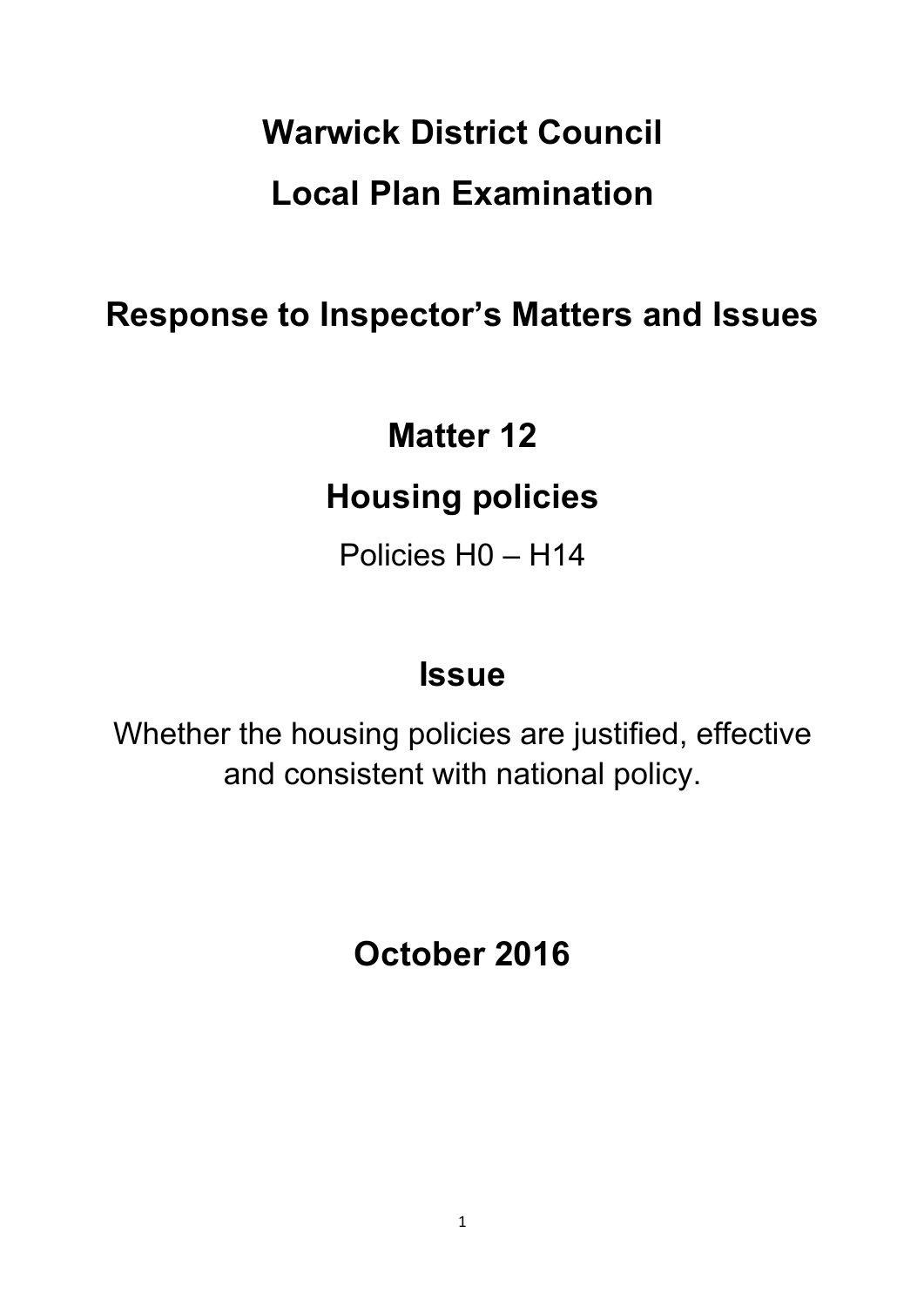#### **Policies H0 – H14**

#### **Policy H0 – Overarching policy**

- **1. Should it be amended to reflect the Council's position in terms of accommodating unmet needs from other authorities? How could this be done?**
- a) Policy H0 provides the overarching framework for the more specific and focused policies that follow. It links with Policies DS2, DS6 and DS7. The amendments proposed by the Council to accompany the submission of the Plan in January 2015 (see LP21 and LP23) suggest that clause a) of the Policy should be modified to read:-

*"provide in full for the District's Housing Requirement;"*

b) The Council considers that by referring to the District's Housing "requirement", this revision to the wording of Policy H0 links directly to the modified Policies DS6 and DS7 which refer more specifically to the overall housing requirement and the way that the Council intends to meet this requirement. As set out in the modified Policy DS6, the overall housing requirement clearly refers to both local housing need and unmet need from elsewhere

#### **Policy H1 – Directing new housing**

- **2. Is the policy itself sufficiently clear in terms of the definition of urban areas/villages and the open countryside i.e. the role of settlement boundaries?**
- a) Following the Matter 4 hearings on  $28<sup>th</sup>$  September 2016, the Council proposed some amendments to Policy H1 (See EXAM71) as follows:

#### *H1 DIRECTING NEW HOUSING*

- *1. Housing development will be permitted in the following circumstances: a) Within the Urban Areas, as identified below and on the Policies Map; b) Within the allocated housing sites at Kings Hill Lane (H43) and Westwood Heath (H42)* 
	- *c) within the boundaries of Growth Villages and Limited Infill Villages, as identified below and as shown on the Policies Map;*
	- *d) in the open countryside; where:*
		- *I. the development is for rural affordable housing, in accordance with Policy H3;*
		- *II. the development is for a rural worker in accordance with Policy H12;*
		- *III. the development would represent the optimal viable use of a heritage asset or would be appropriate enabling development to secure the future of heritage assets;*
		- *IV. the development would re-use redundant or disused buildings in accordance with Policy BE4 and lead to an enhancement to the immediate setting; or*
		- *V. the design of the dwelling is of very exceptional quality or innovative nature*
- *2. Housing development on garden land, in urban and rural areas, will not be permitted unless the development reinforces, or harmonises with, the established character of the street and/ or locality and respects surrounding buildings in terms of scale, height, form and massing.*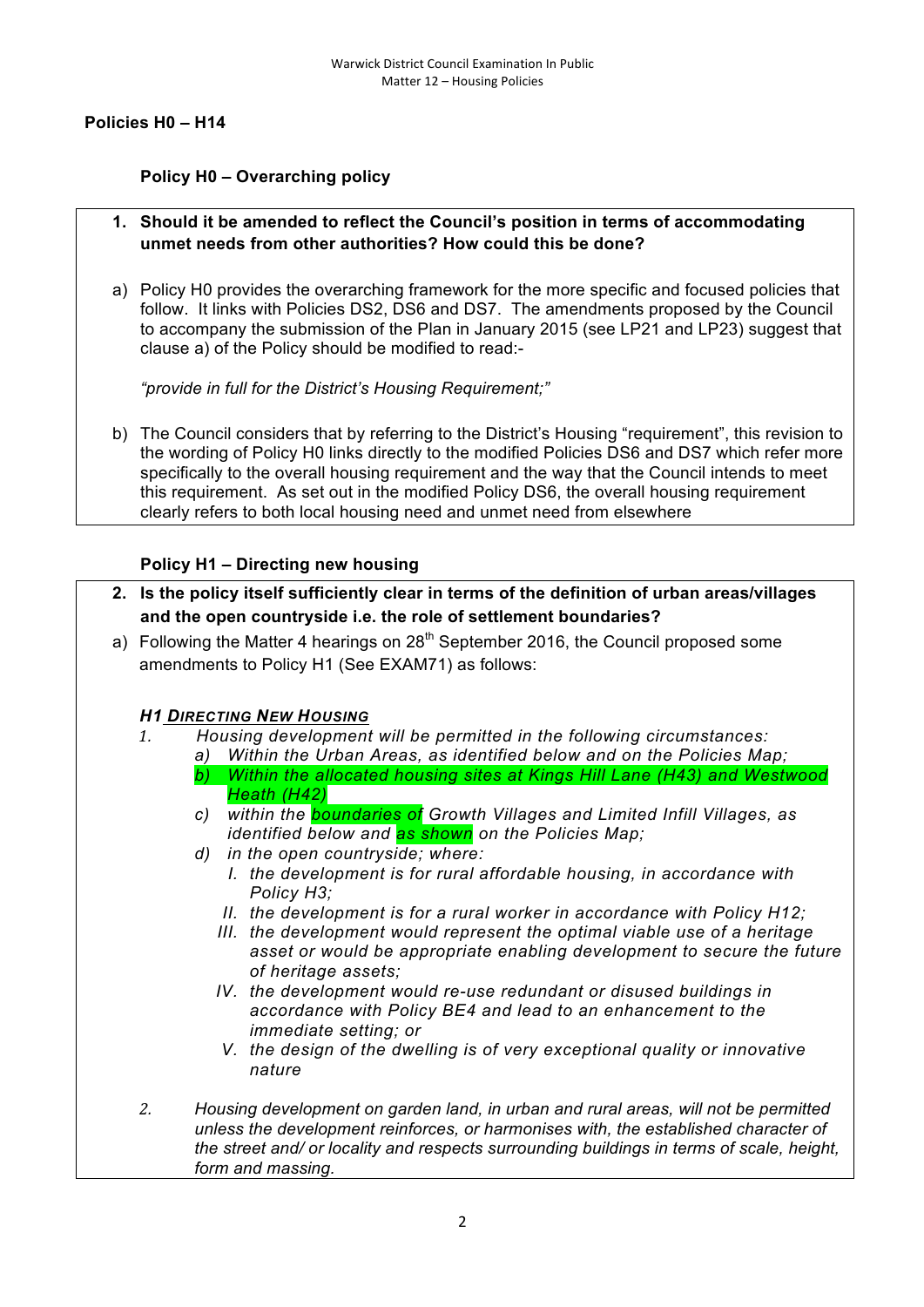- b) Alongside this, amendments to the Explanatory text were also proposed to explain that the development strategy seeks to direct housing towards urban areas, allocated sites on the southern edge of Coventry and growth villages.
- c) The policy (in conjunction with the Policies Map) clearly defines urban areas; growth village envelopes and infill village boundaries. The proposed amendment in EXAM71 clarifies that allocated sites on the southern edge of Coventry are also suitable for development. By default, the remainder of the District (i.e all areas falling outside the defined areas) is open countryside.
- d) The policy is also clear that housing development is acceptable within the defined areas, but that outside these areas it will only be permitted in line with the criteria set out in clause c).
- e) The Council contends this is sufficiently clear. However, we would suggest a definition of "open countryside" as set out above, is added to the glossary for the avoidance of doubt.

#### **3. Is the approach to development beyond settlement boundaries appropriate and justified? Is it sufficiently flexible?**

- a) The approach to development beyond the settlement boundaries (in open countryside) is set out in clause c) of Policy H1. The explanation for the clause is set out in paragraph 4.9.
- b) In supporting growth in infill villages, the Policy is consistent with para 55 of the NPPF as it seeks to promote sustainable development and enhance or maintain the vitality of rural communities. To achieve this, paragraph 55 states that isolated new homes should be avoided except in specific circumstances. The Council contends that new homes beyond the boundaries of growth villages and infill villages in rural areas can be considered to be isolated due to poor access to services.
- c) The settlement hierarchy (V01) examines the capacity of all settlements in the District with a population of over 50. As a result, the Infill Villages include settlements with relatively small populations such as Eathorpe (35 dwellings; pop 78); Rowington (40 dwellings, pop 82); Hill Wootton (40 dwellings, pop 102). It excludes Turners Green and Pinley Green due to the scattered nature of development in the settlements. Locations beyond the Growth and Infill villages (in the open countryside) can reasonably be considered to be isolated and do not therefore generally provide for sustainable development in line with the aims of para 55 (and supported by in paras 17 and para 30). The Council therefore considers that its approach is justified (by the analysis of settlements) and appropriate in that it is consistent with the NPPF.
- d) Policy H1 does allow development in the open countryside in line with clause cI to cV. The clauses are consistent with the four bullet points set out in paragraph 55 of the NPPF with the addition of allowing for the development of affordable rural housing in line with Policy H3. This clause (c(I)) seeks to provide for identified affordable housing needs as set out in Policy H3 and aligns with paragraph 54 of the NPPF.
- e) In terms of flexibility in the approach beyond the settlement boundary, the Council contends that a balance needs to be struck in line with the NPPF between encouraging sustainable development patterns and supporting housing in rural areas. The clauses within the Policy seek to strike this balance by ensuring development in open countryside is limited to proposals that are consistent with the NPPF.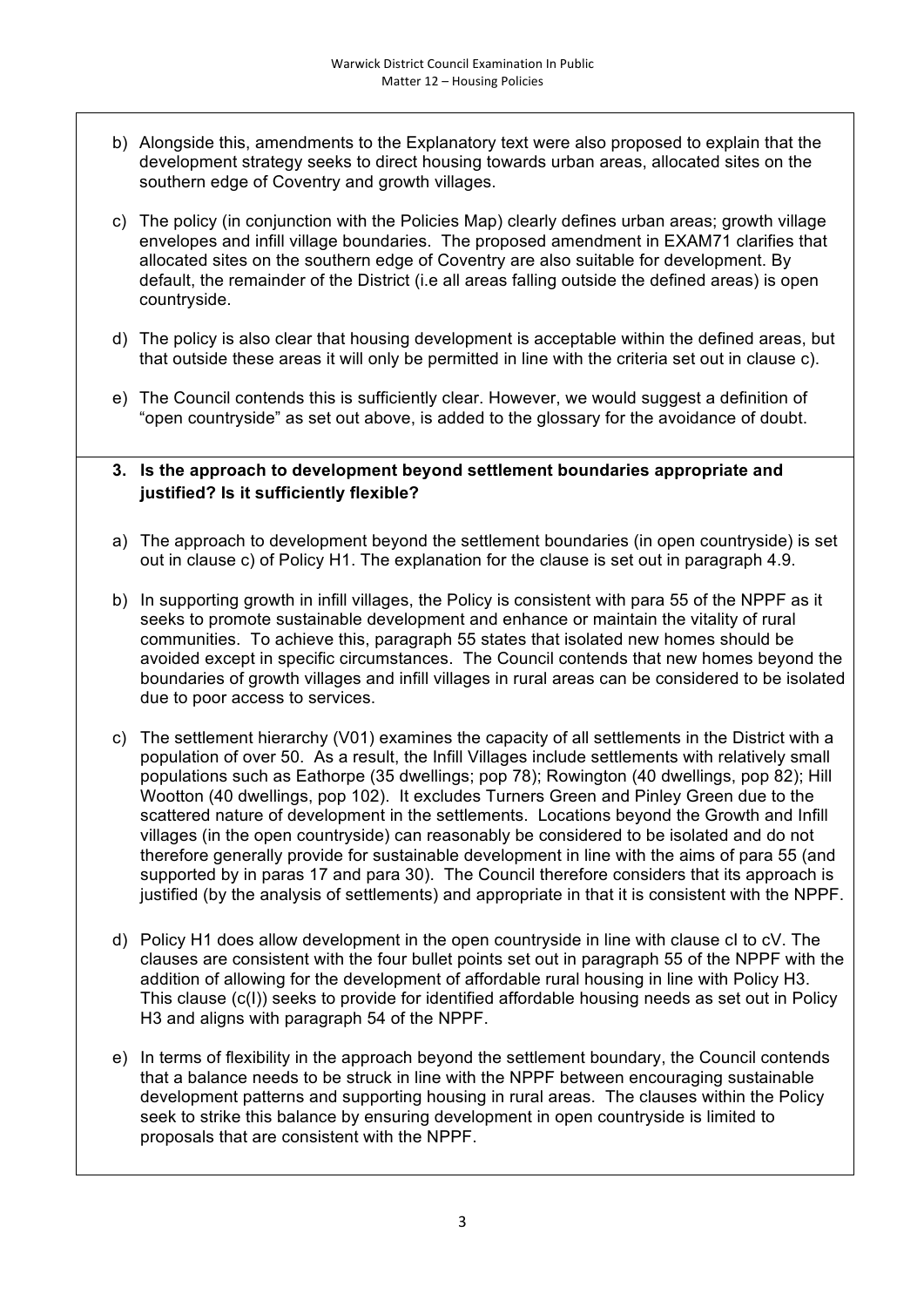#### **4. Are the boundaries themselves appropriate and justified? Are any modifications required?**

- a) The settlement boundaries were established through a rigorous process involving:
	- i. Reviewing boundaries established in the extant Local Plan
	- ii. Desk-top and on-the-ground analysis of settlement edges
	- iii. Liaison with parish councils
	- iv. Consultation (Village Housing Options and Settlement Boundaries Consultation 2013)

The preparation of Neighbourhood Plans (such as at Barford) and emerging Neighbourhood Plans (such as at Hampton Magna, Bishops Tachbrook and Leek Wootton) has supported the proposed settlement boundaries.

- b) The proposed settlement boundaries take account of:
	- i. The existing built form of settlements including the full extent of the curtilage of properties that are residential in nature (such as gardens)
	- ii. Areas proposed for development allocations in the Local Plan
	- iii. Physical and landscape features such as roads, woodlands, watercourses, hedgerows, other field boundaries
- c) Following the Publication Draft consultation (2014), the Council proposed a number of modifications to the settlement boundaries as set out in the Modification Table January 2015, - modification PM6, PM7, PM8, PM9, PM11, PM12 and PM14. The modifications are shown on the policies map that accompanied the submission draft, specifically LP21 Map extract 6, LP21 Map Extract 11, LP21 Map Extract 12, LP21 Map Extract 15, LP21 Map Extract 19, LP21 Map Extract 29. These modifications were approved by the Council prior to submission, but have not been the subject of further consultation.
- d) One further modification is still required as a result of a cartographical error. This relates to land at Oakfield, Kingswood as raised in rep 68883. The revised boundary shown in LP21 Map Extract 29 does not correctly follow the boundary of the garden and as a result a further modification is proposed in map extract in appendix 1 of this statement.
- **5. Is the approach to housing development in the open countryside and on garden land appropriate and justified, is it consistent with national policy, in particular paragraph 55 of the NPPF?**

#### **Open Countryside**

- a) 1c) of Policy H1 sets out the circumstances in which development in the open countryside will be permitted.
- b) With exception of C(I) (Affordable Housing), the criteria set out in this policy are consistent with Para 55 of the NPPF.
- c) In the case of reuse of redundant or disused buildings, the Policy is supported by policy BE4 which sets out what could constitute a disused or redundant building and how the Council will assess whether a building will lead to an enhancement to the immediate surroundings.
- d) In the context of the Council's interpretation of "isolated dwellings" as set out in answer to question 3 above, the Council contends that the approach to development in the open countryside is appropriate and is consistent with paragraph 55 of the NPPF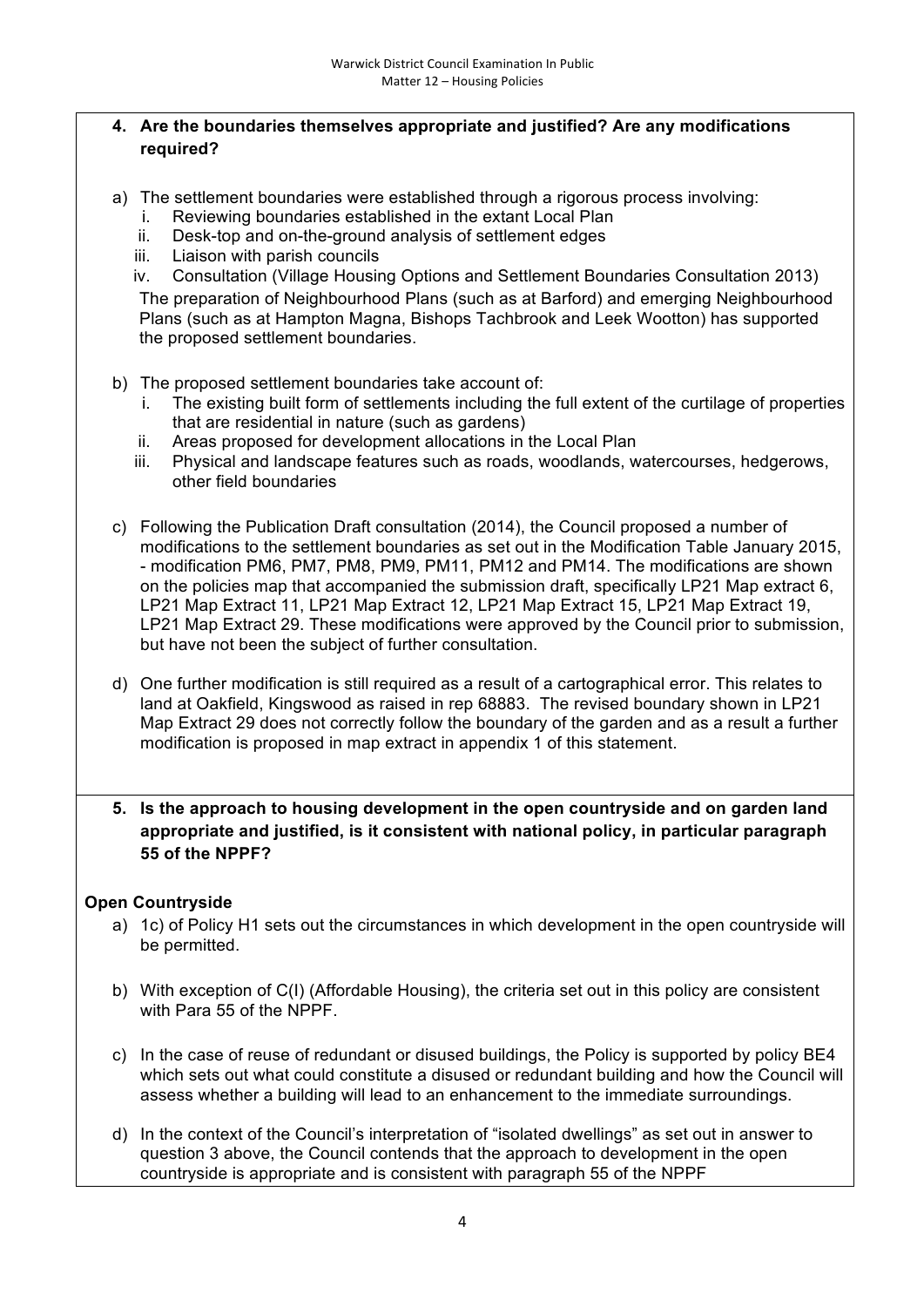#### **Garden Land**

- NPPF Para 53 says: "*LPAs should consider the case for setting out policies to resist inappropriate development of residential gardens for example where it would cause harm to the local area*."
- The second paragraph of H1 seeks to clarify paragraph 53 by explaining the circumstances whereby "*harm to the local area*" caused by garden land development can be avoided. This approach supports the Local Plan objective set out in paragraph 1.51 of ensuring new *"developments are designed and located to maintain and improve the quality of the built and natural environments…and should respect the integrity of existing settlements".* In this context, gardens are an important element in the built and natural environments. They help define local character and loss of garden land therefore has the potential to undermine the integrity of settlements. The Council's approach to Garden Land development therefore indicates that it will be resisted unless it harmonises or reinforces the established character in line with para 53 and in line with the Local Plan's objectives.

#### **Policy H2 – Affordable Housing**

- **6. What is the evidence in relation to the need for affordable housing? What does this show?**
- a) The principal evidence source in relation to the need for affordable housing is the Coventry & Warwickshire Joint Strategic Housing Market Assessment (November 2013) (HO04) and the associated update from September 2015.
- b) The 2013 study showed a net affordable housing need of 268 dwellings per annum from 2013 to 2031 out of an overall assessed need range from 660 (minimum provision) to 720 (assessed need) per annum from 2011 to 2031. This represented a range of 37% of "assessed need" to 41% of "minimum provision".
- c) The 2015 update found an annual affordable housing need of 280 dwellings per annum out of a total housing need of 600 per annum (from both demographic-led and economic-led projections). This equates to 47% of total housing need on either measure.
- d) The Local Plan modifications makes provision to accommodate 332dwellings per annum of unmet housing need from Coventry as set out in the Housing Memorandum of Understanding (HO21PM). The corresponding figures for Coventry are:
	- The 2013 study showed a net affordable housing need of 477 dwellings per annum from 2013 to 2031 out of an overall assessed need range from 1,040 (minimum provision) to 1,180 (assessed need) per annum from 2011 to 2031.
	- This represented a range of 40% of "assessed need" to 46% of "minimum provision".
	- The 2015 update found an annual affordable housing need of 600 dwellings per annum out of a total housing need of 2,120 per annum (based on demographic-led projections)
	- This equates to 28.3% of total housing need.
- e) The Coventry City Local Plan, supported by the Housing Memorandum of Understanding plans for a total of 2120 dwellings per annum.
- f) Appendix C of the Council's Matter 2 Statement shows the Affordable Housing Statement of Common Ground between Coventry City Council and Warwick District Council. This shows that taking account of Coventry's housing need, the total affordable housing need for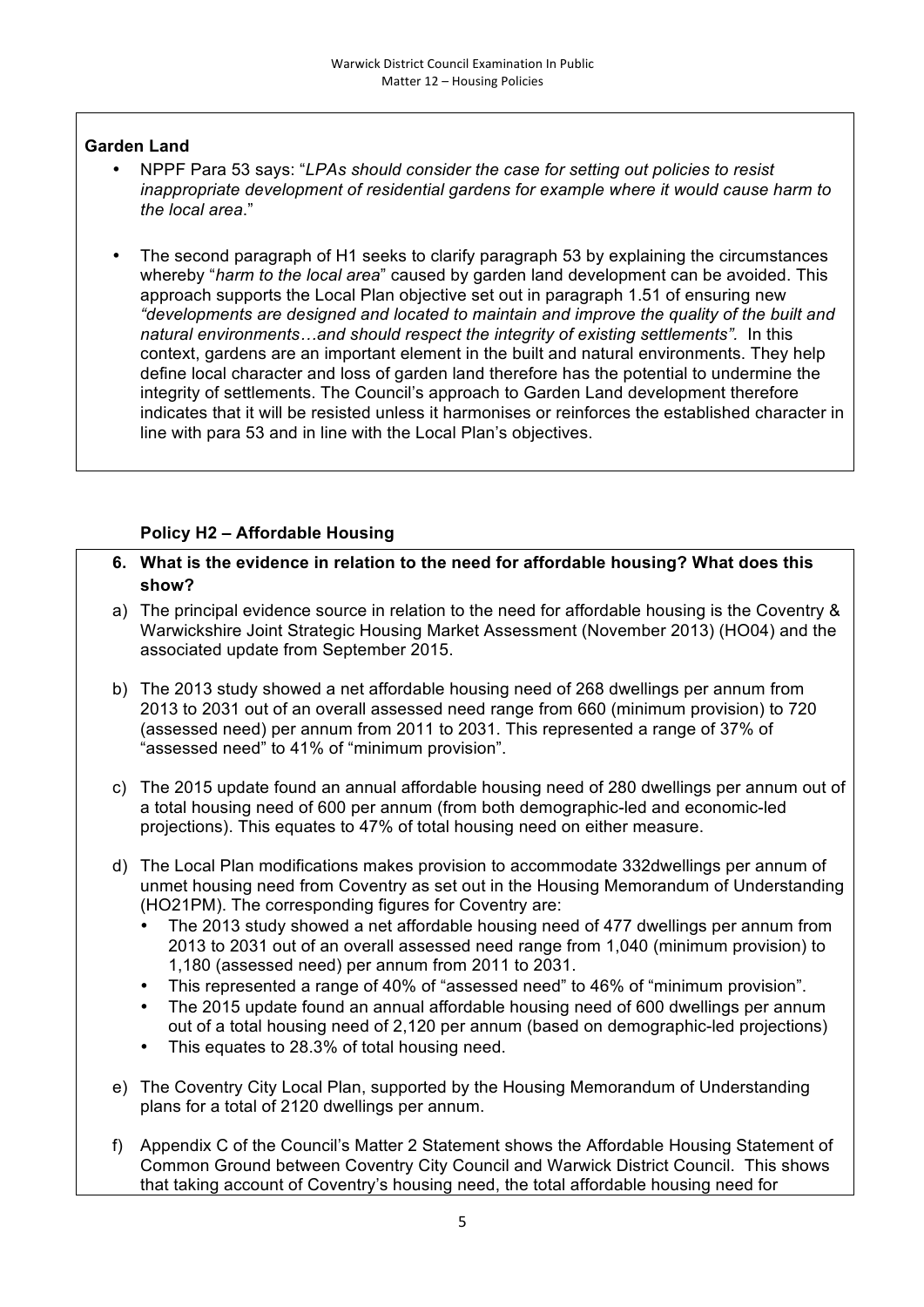Warwick District is 374 dwellings per annum and the total housing requirement is 932 dwellings per annum.

- g) The Statement of Common Ground recognises that this approach is a simplification of a complex set of relationships. However both parties consider it provides an initial indication of how affordable housing could be redistributed alongside the overall unmet need and as such it is a useful guide.
- h) The Statement of Common Ground indicates that in total across the District, Affordable Housing is 374 dwellings per annum and that this is 40% of the total housing need.
- **7. What is the evidence in relation to the viability of delivering affordable housing as part of market housing schemes? What does it show?**
- a) The Council undertook an Affordable Housing Viability Assessment in November 2011 (HO15) and an addendum in May 2012 (HO16). The 2011 report considered affordable housing viability across 5 distinct sub-markets. The percentage of affordable housing that was viable across these ranged from 0% to 50%. The table at paragraph 10.7 shows that only the sub-market defined as "*deprived areas is unlikely to sustain viability for 40% affordable housing assuming a "mid-market position*" (NB this table excludes sites of 5 dwellings or less). The 2012 addendum reviewed the 2011 study in light of the "Affordable Rent" tenure which was launched in 2010 and clarified during 2011. Broadly, this showed similar results to the 2011 and the table 9.10 shows that only the sub-market defined as "deprived areas is unlikely to sustain viability for 40% affordable housing assuming a "midmarket position".
- b) Given that sites in "deprived areas" are unlikely to make up more than a very small percentage of applications for housing over 10 dwellings, the Council has used this evidence to justify a uniform 40% affordable housing policy, whilst recognising that where viability can be demonstrated to be compromised by that level of affordable housing a flexible approach will be taken.
- c) This evidence has been supported by more recent studies regarding CIL Viability specifically the 2013 CIL Viability Assessment (IN06) and Addendum (November 2014) (EXAM3) which factored in 40% affordable housing in to the viability assessment of sites and concluded that all proposed housing allocations across the District are likely to be viable in the context of a requirement for 40% affordable housing. This evidence is further supported by recent planning approvals which have accommodated 40% affordable housing, many of which are currently being implemented.
- d) This evidence demonstrates that in general 40% affordable is viable across all parts of the District and that viability is likely to be an issue in a small number of specific circumstances or locations.
- **8. What is the basis for the requirement for a minimum of 40% affordable housing? Is this figure justified? Does it reflect evidence on viability? Is a single figure for the whole District appropriate and justified? Is there evidence to take a different approach?**
- a) As set out in the answer to question 6 and 7, the affordable housing need is 374 dwellings per annum. This is 40% of the total housing requirement of 932 dwellings per annum. Given that the viability assessments indicate that this level of affordable housing is viable for the vast majority of sites over 10 dwellings it is reasonable to require 40% affordable housing as set out in Policy H2.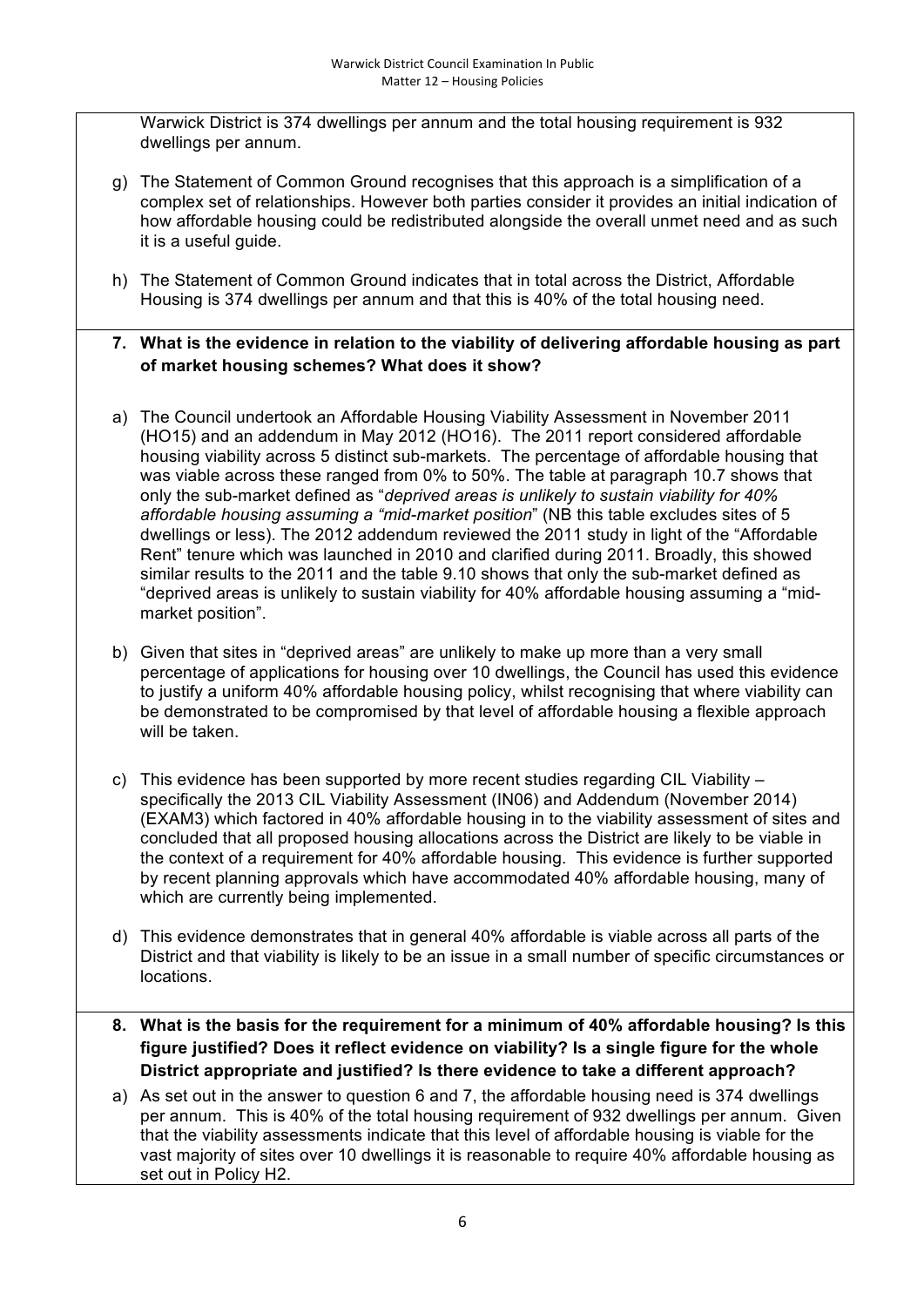- b) The answers to questions 6 and 7 and particularly the documents referred to in those answers provide the justification for Policy H2.
- c) It has been suggested in representations that a variable approach should be taken to affordable housing. In particular, suggestions have been made that where a site is allocated to meet Coventry's unmet housing need, the policy should apply an affordable housing percentage to align with the evidence in SHMA relating to Coventry's affordable housing need (e.g approximately 28 or 29%).
- d) Whilst this alternative approach is understood, it is based on the false premise that certain sites have been allocated to meet Coventry's need and certain sites to meet Warwick District's need. This is not the case. In reality all sites have been allocated to ensure the District's housing requirement of 16,776 dwellings is met in full and all sites contribute to ensuring housing need is met in the District. The Council has been consistent and clear that even though the plan may be addressing different needs, the Local Plan is addressing a single housing requirement.
- e) For this reason, the Council does not propose to monitor provision for Coventry separately from provision for Warwick District and the Plan does not therefore distinguish which sites are contributing to which need. To attempt to do so would be complex, fraught with ongoing difficulties and is entirely unnecessary in light of Paragraph 47 of the NPPF which requires the Local Plan to meet "*the full and objectively assessed needs for market and affordable housing in the housing market area*".
- f) In relation to affordable housing, this approach is also supported by the Bilateral Statement of Common Ground (Appendix C of the Council's Matter 2 Statement) which clearly shows how a redistribution of Coventry's overall housing need should be supplemented by a redistribution of affordable housing need. The SOCG provides a clear and pragmatic way of ensuring both authorities are playing their part in meeting the requirements of paragraph 47.
- g) Policy H2 is important in achieving this and by applying a uniform approach across the District is clear, simple, consistent with national policy and is justified by the evidence.

**9. Should the policy be worded to reflect the fact that provision of affordable housing is achieved through agreement or unilateral undertaking? i.e. should it refer to affordable housing being sought?**

- a) The Council considers that the provision of affordable housing is a requirement that should be placed on all relevant proposals unless it can be demonstrated that the requirement will compromise viability. Given the evidence of affordable housing need for the District set out in the answers above, it is the Council's view that affordable housing provision should be required to make residential development acceptable. Without that requirement, residential schemes would fail to meet the District's housing need.
- b) this approach is supported by the PPG (23b-001-20150326) which sets out that Planning obligations assist in mitigating the impact of unacceptable development to make it acceptable in planning terms." and PPG (23b-006-20140306) which sets out that "*where local planning authorities are requiring affordable housing obligations or tariff style contributions to infrastructure, they should be flexible in their requirements. Their policy should be clear that such planning obligations will take into account specific site circumstances*."
- c) The Council contends that Policy H2 as worded complies with this guidance and in particular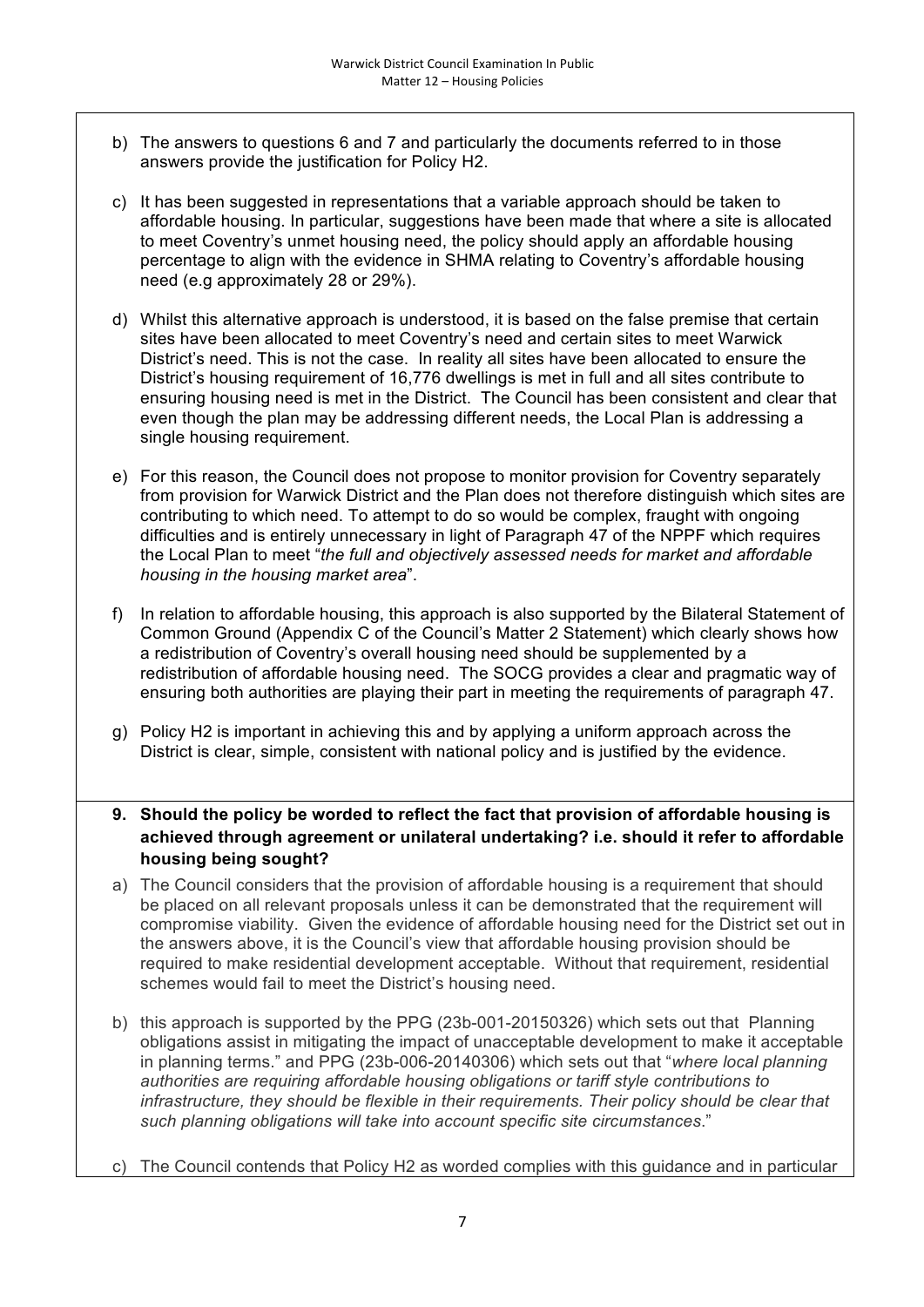notes that obligations are needed to make development acceptable in planning terms.

#### **10. In light of current national policy (following the Court of Appeal judgement in May 2016) are the thresholds of 10 and 5 dwellings appropriate and consistent with national policy?**

a) In light of National Policy, the Council has proposed a modification that was submitted alongside the Submission Draft Local Plan (LP21). This amends the first paragraph of H2 to read:

> *"Residential development on sites of 11 or more dwellings, where the combined gross floorspace is more than 1,000 sq.m., will not be permitted unless provision is made for a minimum of 40% affordable housing to meet local needs."*

b) The Council considers that this is consistent with the Court of Appeal judgement in May 2016

#### **11. Is the policy sufficiently flexible, particularly in terms of the effect on viability and the potential for off-site contributions?**

- a) The policy states that "The form of provision, its location on the site and the means of delivery of the affordable element of the proposal will be subject to negotiation at the time of a planning application. The viability of the development will be a consideration in such negotiations".
- b) The policy is flexible in allowing any developer to bring forward evidence as to the impact of the affordable housing requirement upon the viability of the development and for this to be considered on a case-by-case basis.
- *c)* The policy as drafted does not suggest that the 40% requirement itself could be subject negotiation in the event of viability issues. This is an oversight and the Council would support a modification to the of the second paragraph of the policy to read "*The level of affordable housing, the form of provision, its location on the site and the means of delivery of the affordable element of the proposal will be subject to negotiation at the time of a planning application."*
- d) The policy allows for accepting alternatives to onsite provision in the following terms: "The Council will, in exceptional circumstances, accept contributions of equivalent value in lieu of on-site delivery. This should include financial contributions, land or off-site provision of affordable homes. In such cases, the developer will be required to demonstrate why on-site delivery is not practical."
- e) The policy is flexible in that it enables any developer to make a case for contributions in lieu of on-site delivery and these will be considered on a case-by-case basis. The Council acknowledges that there may be circumstances where an off-site contribution is necessary but seeks to ensure that this is the exception rather than the norm. There are three reasons for this:
	- The Council aims to create sustainable, inclusive and mixed communities in accordance with paragraph 50 of the NPPF and reducing onsite affordable housing while providing a higher proportion of affordable housing elsewhere mitigates against this objective;
	- Paragraph 50 makes it clear that alternatives to onsite provision should only be accepted where this "can be robustly justified";
	- The Council does not have significant land-holdings of its own on which it could use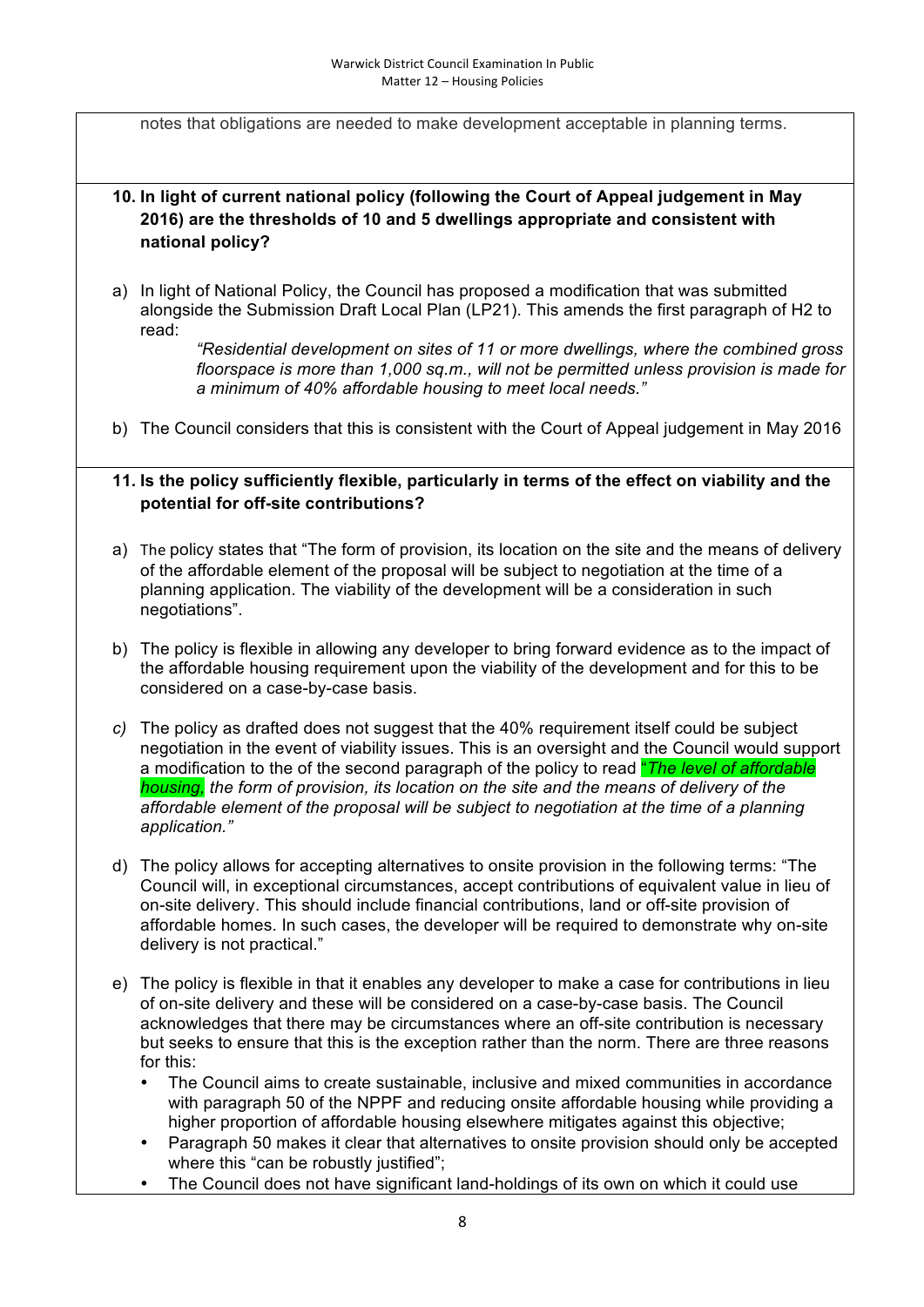financial contributions to build affordable housing and the high land values in the area make it very difficult for the Council to compete for land.

#### **12. Is the policy consistent with national policy in relation to the definition of affordable housing and the type of provider?**

- a) The policy itself does not define "affordable housing". However explanatory note 4.19 states that "The definition of affordable housing which is applied in this policy will be the definition as set out in national planning policy".
- b) This approach allows the Council to update the definition as and when national guidance changes without the need for a change of policy. The definition used is that set out in annex 2 to the NPPF.
- c) The type of provider is set out in principle V of the policy: "the affordable housing will normally be provided through the involvement of a Registered Provider (of social housing) who is either a Preferred Partner of the Council or who has otherwise been approved in writing by the Council".
- d) The Council's view is that it is essential for the development of long-term sustainable and robust communities, that providers have a commitment to the area and the ability and resources to manage the properties effectively once let. The "preferred partner" approach ensures that this is the case but also allows flexibility to use another provider if necessary, as long as the Council has the opportunity to approve it first. It is also open for any registered provider to approach the Council with a request to join the preferred partner list. Further, the policy is flexible enough to allow for affordable housing to be owned in accordance with national policy. In particular the inclusion of the word "normally" enables other providers to be included.

#### **Policy H3 – Affordable housing on rural exception sites**

#### **13. Is the approach to outline planning applications justified? Would it have any practical effect? What is the justification for a two year limit on detailed permissions**

- a) In accordance with paragraph 54 and annex two of the NPPF, it is important the rural exception sites are brought forward in response to an identified housing need. The surveys of local housing need are considered to have a "shelf-life" of five years. These needs and opportunities to meet them will change over time. It is therefore important that the policy strongly encourages a responsive approach. The Council therefore applies two mechanisms to ensure that rural exception sites are brought forward in a responsive manner:
	- i. First, the Policy requires full applications only (no outline applications). This ensures that speculative proposals are not made and ensures that schemes are able to respond quickly to the specific needs identified.
	- ii. Second, the time limit imposed (2 years) is intended to ensure as far as possible that schemes are not built so long after the need survey was carried out that the data underpinning the scheme is out of date and the need has changed .
- b) The effect of this approach is to ensure the rural exceptions are only developed in response to a specific need and to ensure that identified needs are met quickly.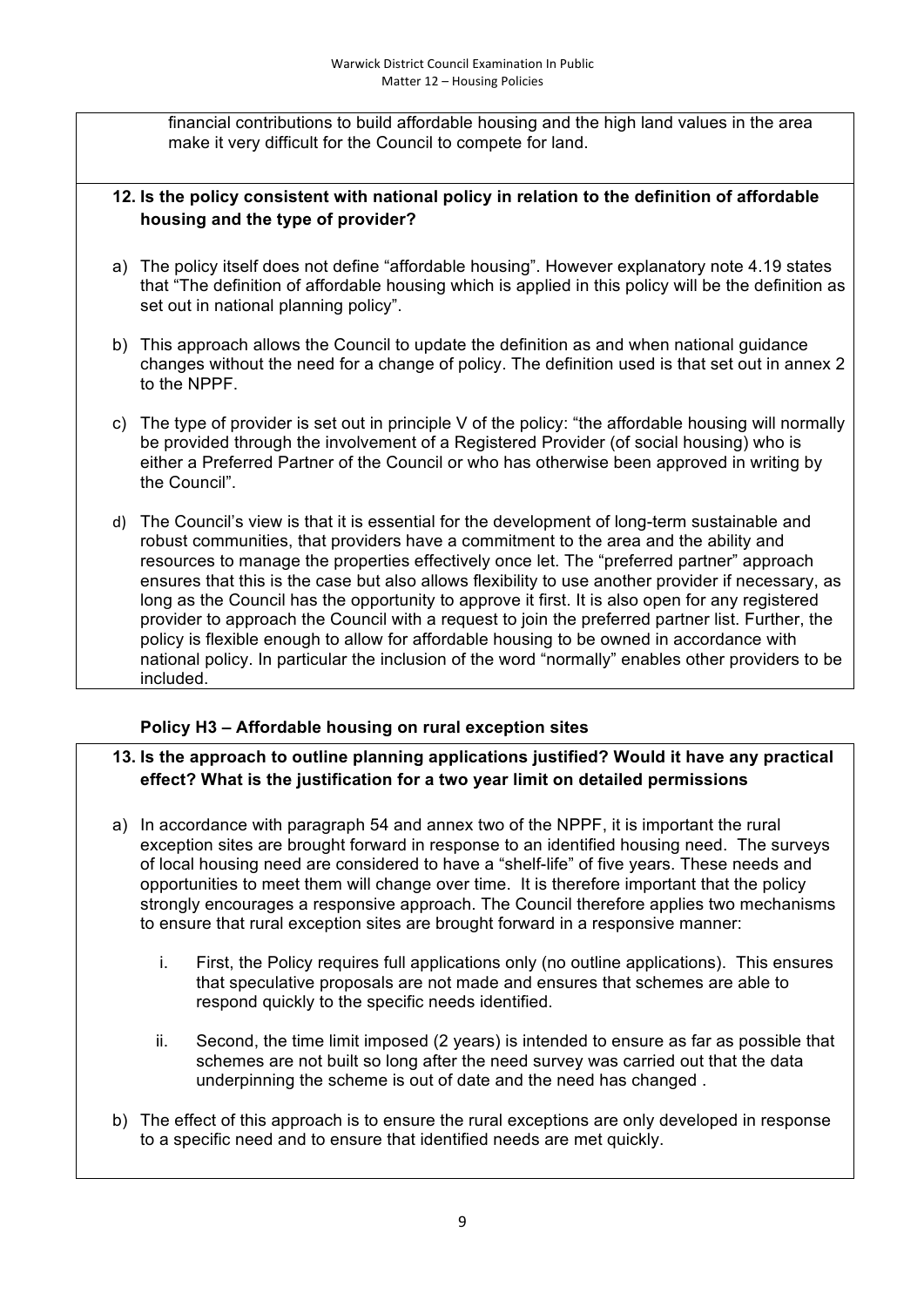#### **14. What is the basis for the specific figure of 40% market houses? Should a more flexible approach be taken i.e. a simple reference to the minimum necessary?**

- a) The intention of policy H3 is to allow development on sites that would not normally be released for housing provided that the provision is of affordable housing to meet a local need.
- b) Any scheme mix that included 60% market housing or more would to all intents and purposes be a market housing scheme to be considered under policy H2 and not an exception. The Council's view is therefore that there should be a cut-off point for market housing at a level below 60%.
- c) Paragraph 54 of the NPPF states, in relation to rural exception sites, that "*Local planning authorities should in particular consider whether allowing some market housing would facilitate the provision of significant additional affordable housing to meet local needs*".
- d) The definition of a "rural exception site" in annex 2 of the NPPF states that "*Small numbers of market homes may be allowed at the local authority's discretion*".
- e) The Council believes that taken together the interplay between the words "some" and "small numbers" in connection with market housing, in comparison with "significant additional" in relation to affordable housing indicates that for a site to qualify as a rural exception there should be less market housing than there is affordable housing.
- f) Within that constraint, for the policy to be effective, it requires some flexibility and, given that these are small sites and total numbers will be small, "up to 40%" was felt to provide the appropriate degree of discretion.

#### **15. Is the policy in other respects justified, effective and consistent with national policy?**

- a) The basis for Policy H3 is paragraph 89 of the National Planning Policy Framework, which indicates that the "*limited infilling in villages and limited affordable housing for local community needs under policies set out in the Local Plan*" may be appropriate development in the Green Belt.
- b) Policy H3 provides the framework to enable this national policy to be applied in Warwick District. It supports evidence from the Updated Assessment of Housing Need (HO20PM) that there is a need for affordable housing in the District and from local housing needs surveys which frequently identify small scale affordable housing needs in villages.
- c) The Policy clarifies that the development of such sites is dependent on demonstrating that there is a local need as shown by a village/parish housing need assessment. In recognition of the relatively low level of need in rural areas, the need to encourage sustainable development patterns and the importance of maintaining the openness of the Green Belt, the policy requires that such developments+ are small scale and located within or adjoining an existing settlement.
- d) Given that developments such as these are exceptions under paragraph 89, it is important that the accommodation provided does directly address the identified need. For this reason clause c)I, c)II and c)III are justified and necessary.
- e) Taking all these factors in to account alongside the answers set out in questions 13 and 14 above, the Council considers that Policy H3 is justified, effective and consistent with national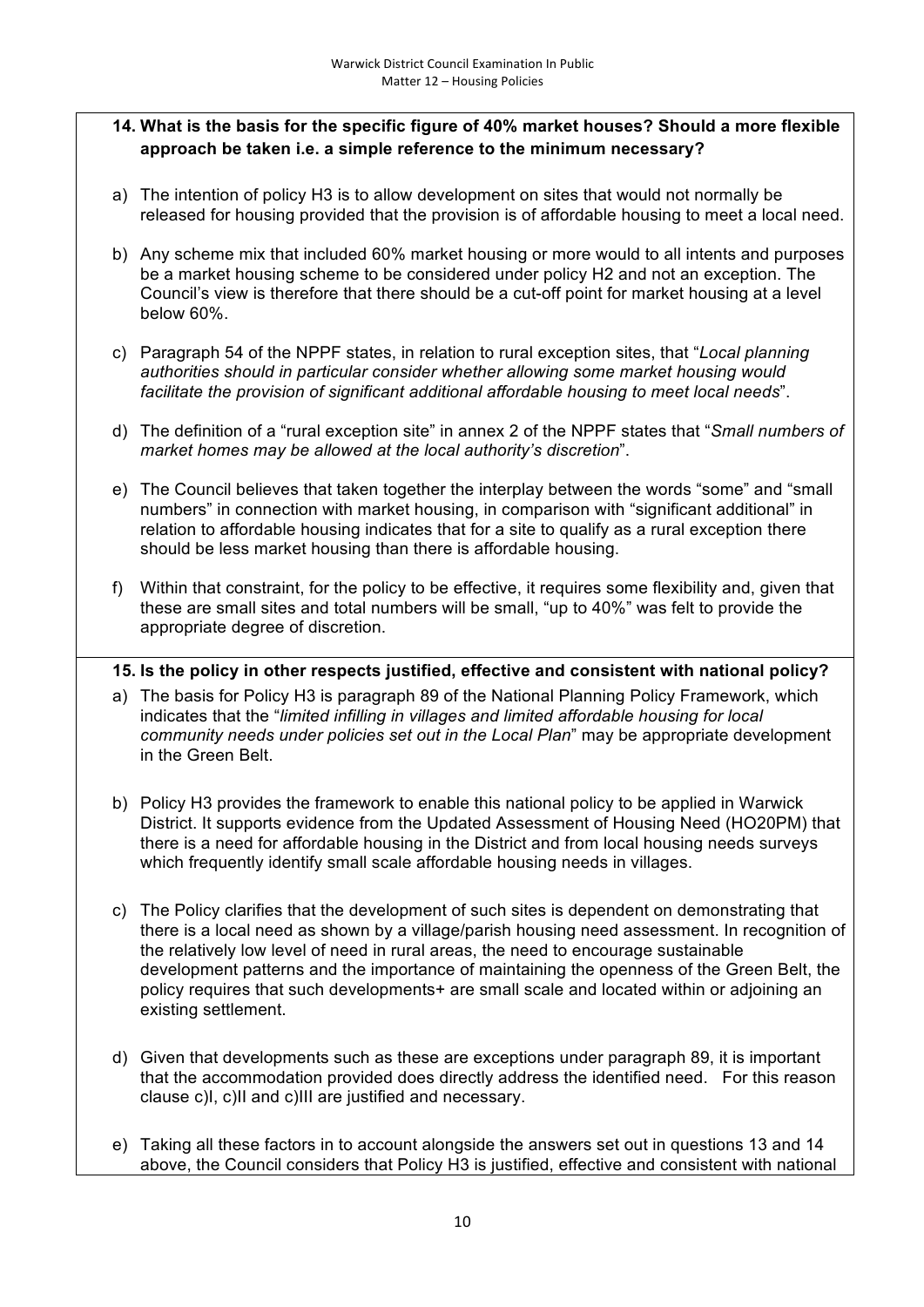policy.

#### **Policy H4 – Securing a mix of housing**

- **16. Is part 2 of the policy appropriate in light of the new National Technical Standards and Building Regulations? Is the approach justified?**
- a) Part 2 of the Policy relates directly to paragraph 50 of the NPPF which seeks to ensure the Council's plan for a mix of housing including "the needs of different group in the community" including older people and people with disabilities.
- b) In recognition of the national approach to applying technical standards through Building Regulations, the Policy does not seek to apply any specific standards. Instead it seeks to ensure that the overall housing mix provides accommodation which can be considered to be age-friendly. It is not prescriptive about this but in the explanation at paragraph 4.51 it offers a number of examples including bungalows, houses built to Lifetime Homes Standards and other adaptable homes.
- c) This approach is justified by the data set out in the 2012 SHMA (HO03) which identifies that the population of people over 65 is expected to grow substantially over the plan period. Within the population the number of people with mobility problems is also expected to increase substantially. In this context (and in the context of paragraph 50 of the NPPF) the Council considers that it is justified in including a policy which enables those with growing mobility problems to remain or relocate in to market housing that can meet their specific needs.
- d) In summary, the Council is clear that the Policy is prescriptive in terms of specific standards but that it does require developments to specifically address the needs of a specific group in the community in line with paragraph 50 of the NPPF. In this respect the Council considers the Policy to be justified, and consistent with national policy.

#### **Policy H5 – Specialist housing for older people**

#### **17. Are the criteria for the location of such developments appropriate? Should there be more flexibility to allow for schemes in rural villages with fewer services?**

- a) Policy H5 seeks to ensure that new specialist accommodation for older people is located in close proximity to shops, amenities and public transport. These criteria are important as people over 70 are less likely to have access to private vehicles and are more likely to have mobility issues. Therefore it is important that they have good access to essential services such as shops and to public transport. The policy allows for the potential for this kind of accommodation to be located in appropriate growth villages within rural areas. However, the Council contends that locating this kind of accommodation in locations that are not in close proximity to shops, amenities and public transport is likely to lead to social isolation, practical difficulties for residents and unsustainable patterns of development.
- b) The Policy also seeks to ensure that Primary Health Care is available within reasonable proximity. This reflects the fact that older people often experience greater health issues and therefore require more frequent access to primary health care. These issues can be exacerbated by transport and mobility problems. It is therefore important to take account of primary health care when considering appropriate locations for specialist accommodation for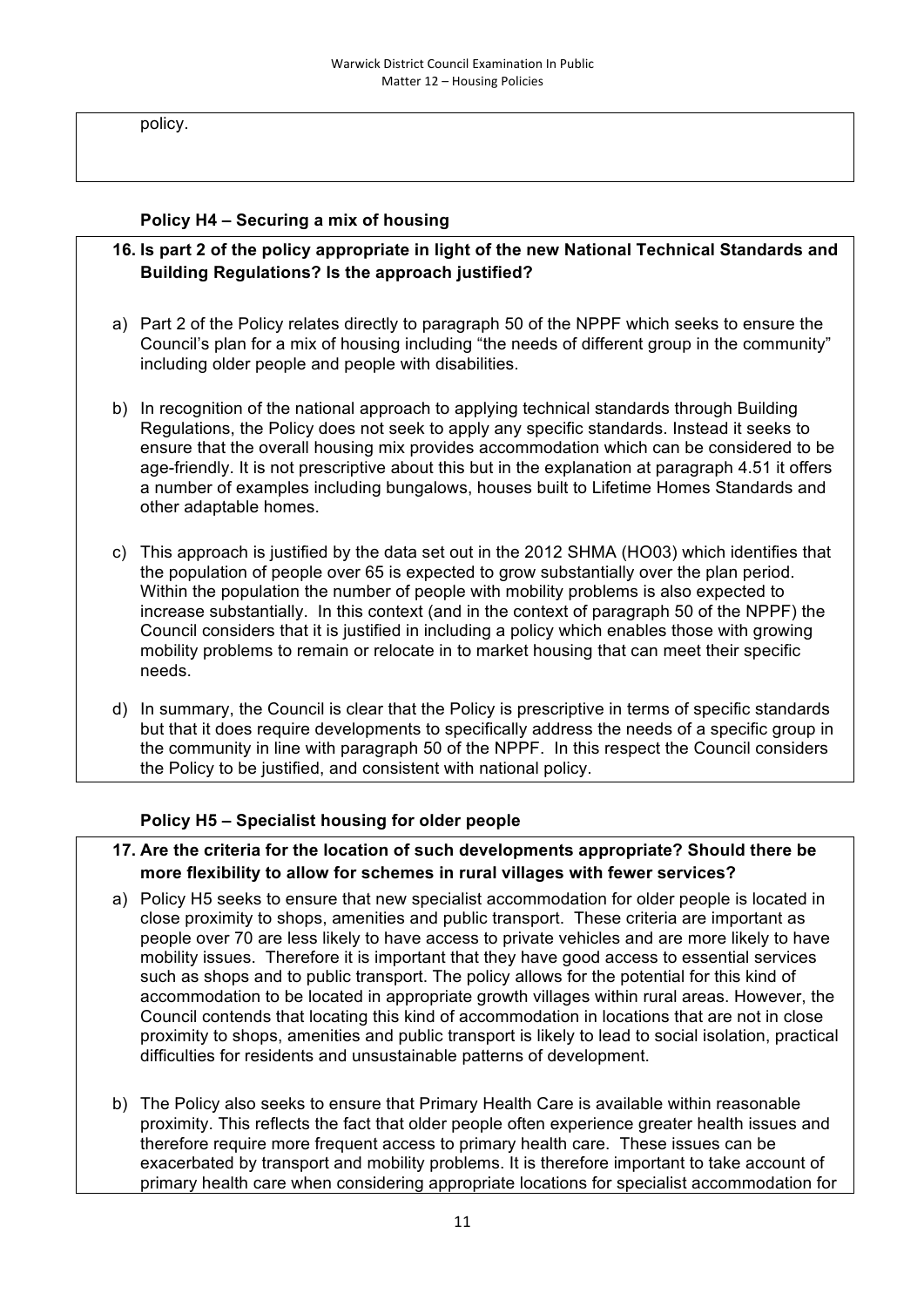older people.

c) Whilst there may be a case for a limited amount of accommodation for older people in other locations (such as rural villages with fewer services) this accommodation is best suited to people with private transport. In these cases, the Council contends that the policies set out in Policies H1 and H4 are sufficiently flexible to allow specific local development of accommodation that is suitable for older people within Limited Infill Villages

#### **Policies H7-H9 – Accommodation for Gypsies and Travellers**

#### **18. What is the evidence in terms of the need for accommodation for Gypsies and Travellers?**

- a) In November 2012 the Council published its Gypsy and Traveller Accommodation Assessment (GTAA) document (HO19). In this document, the research carried out by the Salford Housing & Urban Studies Unit (SHUSU) at the University of Salford, found that there is a need in Warwick District for 31 permanent pitches and a transit site to accommodate 6-8 over a 15 year period.
- b) This figure has been further considered in the light of the changes to household formation rates in the Gypsy and Traveller community. In March 2016, an update was published (Doc HO30PM) which took this into account and extended the time-frame to coincide with the dates of the Local Plan i.e. 2011 – 2029. This had no effect on the overall requirement except that it indicated the requirement was through to 2029 (instead of 2026).
- c) With regard to Travelling Showpeople, the evidence demonstrates that the yard providing five plots already located within the district, is sufficient to fulfil the needs of this community and therefore no further plots are required within the Plan period.

#### **19. How is it intended to meet these needs? How will the Gypsy and Traveller Site Allocation Plan address needs and over what timescale? What about needs in the shorter term?**

- a) The Council is committed to meeting its obligations with regard to meeting the needs of Gypsies and Travellers. It is intended to do so through a Development Plan Document (DPD) which will be produced after the adoption of the Local Plan. The Local Plan provides the criteria by which potential sites will be assessed. The DPD will allocate specific sites. It is expected that there will be a minimum of two sites of up to 15-16 permanent pitches and a site for transit (6-8 pitches). Considerable work has already been undertaken in this regard and a number of public consultations have been held. This has resulted in a narrowing down of the number of sites which are likely to be suitable and therefore likely to be pursued further.
- b) The Council intends to meet the need in full. The evidence indicates a need for 25 of the permanent pitches to be allocated within the first five years with the remainder and the transit site being provided over the remainder of the Plan period.
- c) Currently, there are no sites for the use of Gypsies and Travellers in the district. In the short term, the district experiences some illegal encampments which are moved on where they are causing a problem, otherwise, they are tolerated for short periods of time. It is therefore important that the Council addresses the shortfall as soon as possible. There are two potentially suitable sites currently which the Council is pursuing. Land at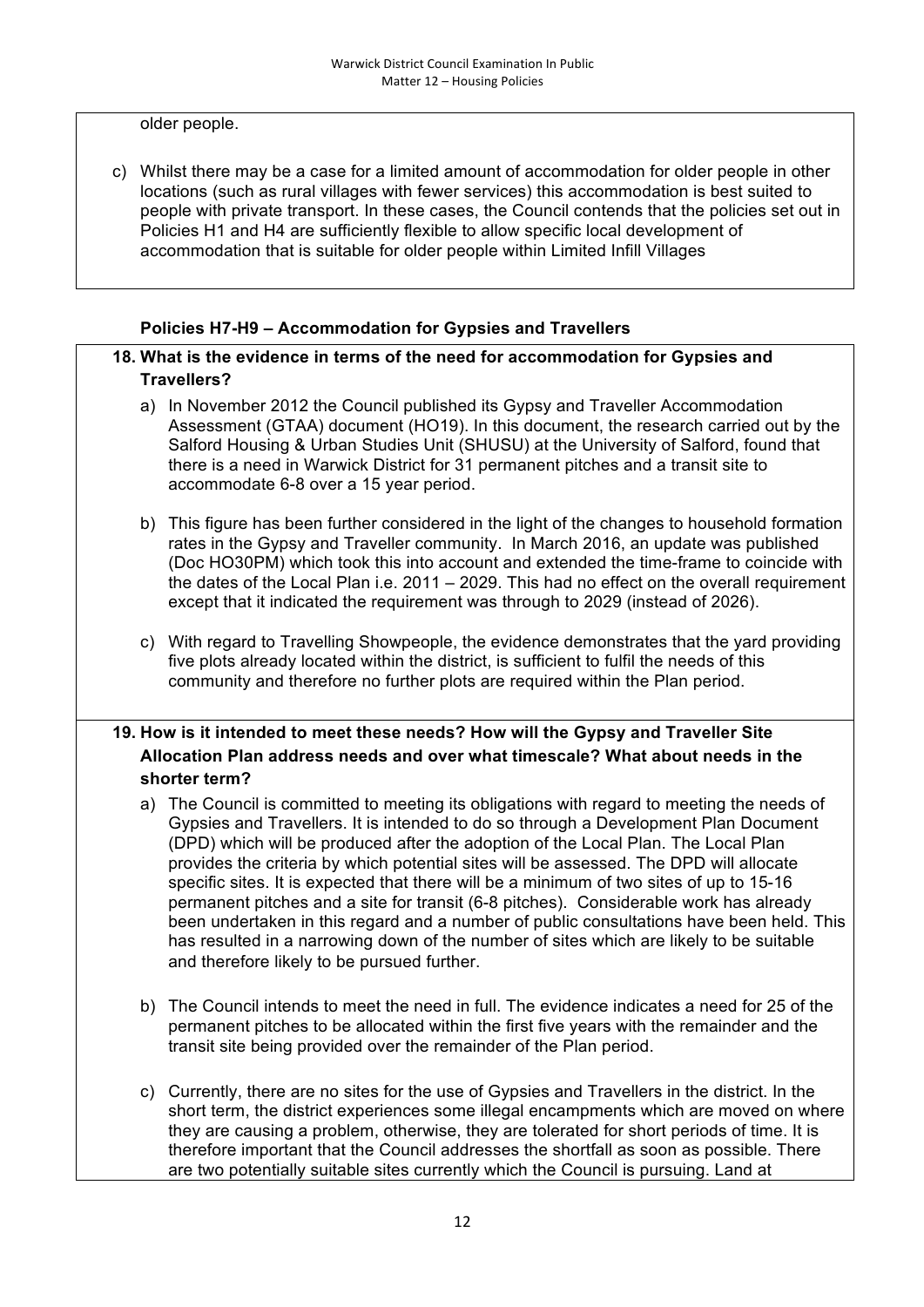Leamington Football Club on Harbury Lane is due to become available when the club moves to new premises within the Europa Way stadium complex which is proposed as part of this Local Plan. Negotiations are underway for the purchase of the land required for the stadium from Warwickshire County Council (the landowners) to achieve this. If the football club vacate their present site, there would be the potential for a fifteen pitch permanent site, utilising the current modern brick built buildings for an amenity block of day rooms to serve the site. There is also the possibility utilising some highway land in the ownership of Warwickshire County Council, on the eastern side of Europa Way, for a transit site. Aside from access, the land has been assessed as suitable. However until the Europa Way highway improvements have been designed in detail it is not possible to establish whether the site can be safely accessed.

d) The Local Plan modifications also makes provision for future need by including possible allocations within the identified strategic sites for residential use (see the Appendix at the end of this statement)

#### **20. Are the criteria in Policy H8 appropriate and justified?**

- a) The policy lists criteria which are nationally recognised. Originally outlined in the now superseded Government guidance 'Designing Gypsy and Traveller Sites', May 2008, the criteria have been repeated in 'Planning Policy for Traveller sites', published in August 2015. They are listed in 'Plan Making, Policy B: Planning for Traveller sites, 13 a) – h)'.
- b) The criteria are expected to provide sites that are sustainable and provide suitable environmental conditions for Travellers whilst taking into account the amenity of the settled community.

#### **21. Overall, do Polices H7-H9 set out a clear and effective approach to the provision of sufficient accommodation for Gypsies and Travellers? Are they consistent with national policy?**

- a) The policies set out the Council's commitment to providing sites to meet the identified need through a DPD, the criteria which will be used to assess potential sites and the possible use of CPO powers as a last resort if sites cannot be identified in any other way. In addition, the modifications approved by the Council's Executive on 24 February 2016 and appended to this statement (Appendix 1) make provision for future need by including possible allocations within the identified strategic sites for residential use. These proposed modifications have not be subject to consultation.
- b) This has been added to the policy in order to assure future provision which has proven difficult to achieve with the co-operation of private landowners. It is considered that, with this criterion added to the policy, developers will be made aware that if there is an unmet need in the future for Gypsy and Traveller sites, the new strategic sites could be required to provide land for this use and will be alerted to this possibility.
- c) This is consistent with national policy as outlined in 'Planning Policy for Traveller Sites', August 2015.

### **Policy H10 – Bringing forward allocated sites in the Growth Villages**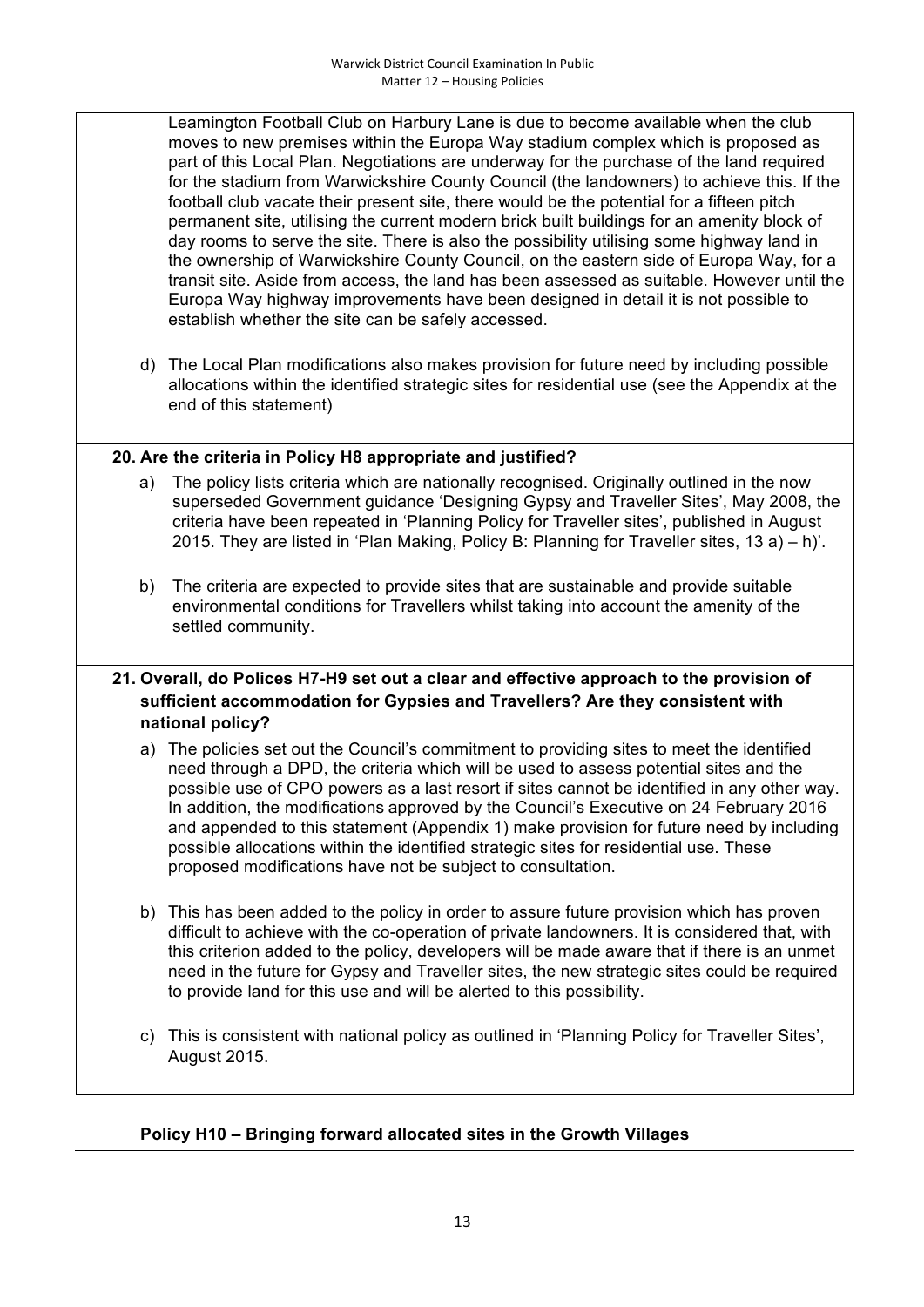#### **22. Is criterion a) reasonable and realistic?**

- a) During the consultation on the Publication Draft Plan in 2014 the Council received representations suggesting that criterion a) is not reasonable or realistic. The Council therefore proposed modifications in LP21 to take on board points made in representations. The proposed modifications to criterion a) read as follows:
	- a) *the design, layout and scale of development is established through a consultative approach to design and development, involving District and Parish Councils, local residents, other stakeholders and where appropriate Neighbourhood Plan Teams.*
- b) This softer approach which still places an emphasis on pre-application engagement recognises that collaboration with all stakeholders may not always be possible or appropriate. Instead it places an emphasis on a consultative approach which is more in tune with the PPG (20-001-20150326 ): *"working collaboratively and openly with interested parties at an early stage to identify, understand and seek to resolve issues associated with a proposed development"* and PPG (20-002-20140306*) "Pre-application engagement is a collaborative process between a prospective applicant and other parties which may include:*
	- *the local planning authority*
	- *statutory and non-statutory consultees*
	- *elected members*
	- *local people*

*It is recognised that the parties involved at the pre-application stage will vary on a case by case basis, and the level of engagement needs to be proportionate to the nature and scale of a proposed development. Each party involved has an important role to play in ensuring the efficiency and effectiveness of pre-application engagement."*

- c) The Council contends that where a Neighbourhood Plan has been designated it is important that they are consulted on the proposals so that the application can take account of emerging local evidence, priorities and policies.
- d) Taking account of the proposed modifications, the Council contends that the policy is realistic and reasonable and is supported by national guidance. Further, the Policy is important in ensuring developments that will have a significant impact on local communities, take account of local knowledge and priorities.

#### **23. Is the approach to housing mix in criterion b) sufficiently clear and justified?**

- a) The purpose of this criterion is to seek to address identified needs at the local level in rural areas in accordance with paragraph 54 of the NPPF which states that "*local planning authorities should be responsive to local circumstances and plan housing development to reflect local needs, particularly for affordable housing, including through rural exception sites where appropriate*".
- b) The Council has appointed a contractor to work with parish councils to carry out parish-level housing needs surveys around the district. These surveys provide information on localised housing needs at a geographic scale below that of the district as a whole and therefore provide data that supplements the Strategic Housing Market Assessment (SHMA).
- c) In a parish where such a survey has been carried out in the recent past (the surveys are considered to have a "shelf life" of five years) the mix of housing on a site coming forward should firstly be targeted towards the identified local needs of the parish. If the identified local need is smaller in number than the capacity of the site then the mix for the remaining units is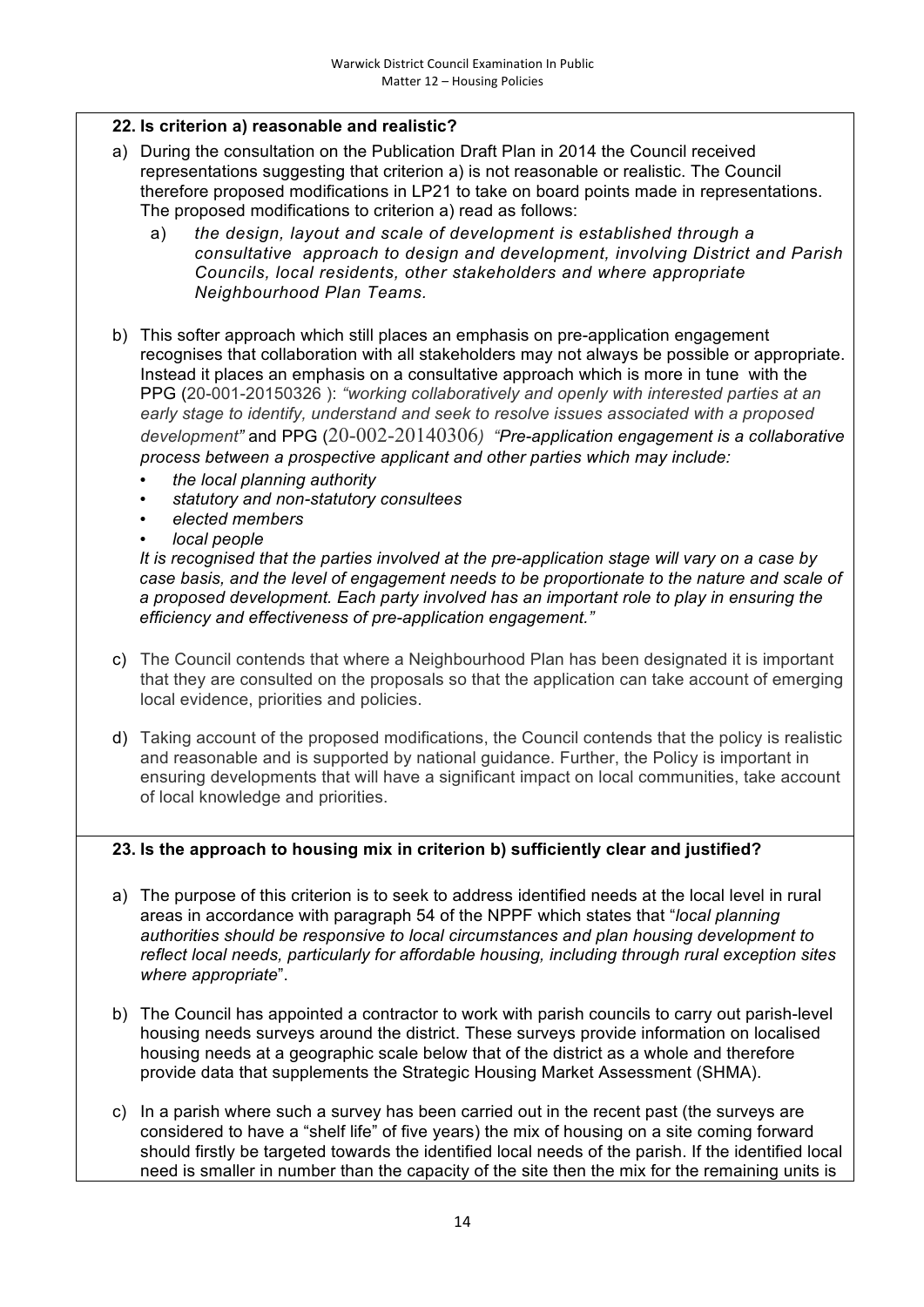to be directed towards the district needs identified by the SHMA.

- d) Where no up-to-date local survey has been carried out, the mix for the scheme should be directed towards the district-level needs identified by the SHMA as this is the only available needs information.
- e) The Policy also indicates that account should be taken of housing need in neighbouring parishes. This enables the allocated sites to not only meet the needs of the village within which it is located, but also needs of neighbouring parishes in line with paragraph 55 of the NPPF. Clearly this can only be applied where there is an up to date housing needs survey in the neighbouring parishes.
- f) The Council therefore contends that this criterion is consistent with national policy and provides and clear and justified approach to securing an appropriate housing mix within growth village allocations.

#### **24. What is the basis for the phasing approach set out in criterion c)? Is it justified and consistent with national policy?**

a) During the consultation on the Publication Draft Plan in 2014 the Council received representations suggesting that criterion c) is not justified and consistent with national policy. Particularly in view of the importance of boosting significantly the supply of housing and achieving a 5 year supply of housing land, the Council accepted that this clause should be deleted. This deletion was included in the modifications that accompanied the Local Plan submission (LP21). Alongside this, the second part of paragraph 4.76 should also be deleted.

#### **Policy H11 – Limited infill village housing development in the Green Belt**

- **25. What is the basis for criteria a) and b)? Are they justified or should a more flexible approach be taken?**
- a) Criteria a) and b) seeks to clarify the definition of what the Council considers to be limited village infill housing. The policy applies to those villages which are to be retained within the Green Belt. In this context Paragraph 89 of the NPPF applies. This indicates that "*limited infilling in villages and limited affordable housing for local community needs under policies set out in the Local Plan*" are not inappropriate in the Green Belt.
- b) Given that the Limited Infill Villages have been retained within the Green Belt due to the contribution they make to the openness of the Green Belt in line with paragraph 86 of the NPPF, the Council considers it is important that limited infilling is clearly defined and does not compromise the character of the villages or the openness of the Green Belt. The retention of the villages in the Green Belt reflects local character which involves, in many cases, settlements that include substantial areas of open land within the settlements (for example Eathorpe, Weston-under-Wetherley, Rowington, Sherbourne and Beausale).
- c) The Policy therefore seeks to encourage some small scale infill development in specific circumstances whilst ensuring significant open areas within villages are retained and avoiding "back-land" development which erodes the character and integrity of the villages.
- d) As a result criterion a) has been put forward to be clear about what is meant by "limited". Given the nature of many of the Limited Infill Villages, it is considered that developments of three or more dwellings are likely to compromise the openness of the Green Belt. Alongside this, criterion b) seeks to ensure the development supports and strengthens the intrinsic street patterns and integrity of the settlements by focusing development within established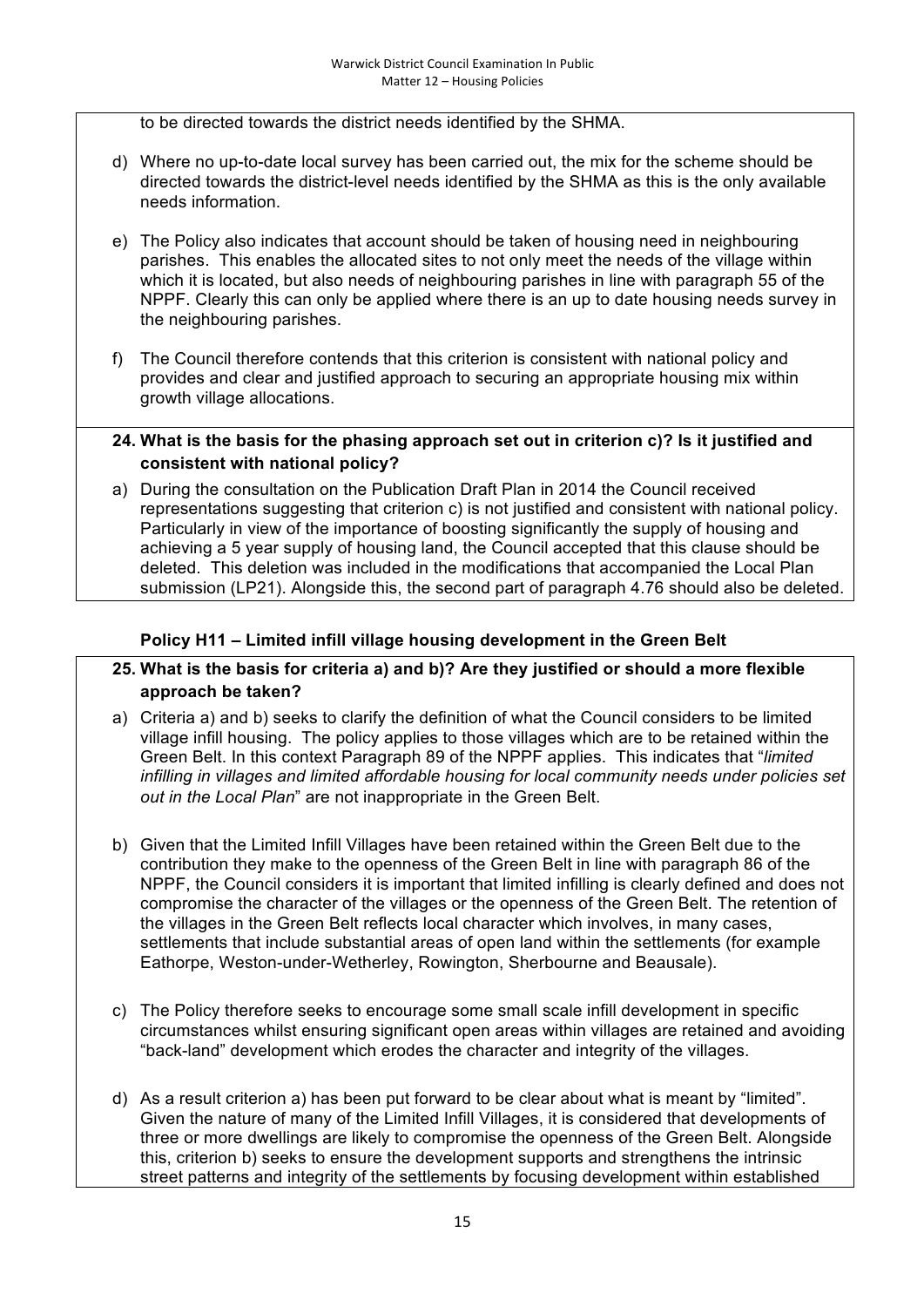built-up frontages rather than to the rear of existing development.

e) For these reasons the Council contends that (in the context of the character of local villages) the policy strikes an appropriate balance between encouraging some limited infilling to support the incremental growth of villages, at the same time as protecting the character of the villages and the Green Belt.

#### **26. Is the policy consistent with national policy?**

a) As set our above (in answer to question 25) the Policy is consistent with paragraph 86 and 89 of the NPPF. In line with paragraph 89, it recognises that Limited Infill development in Green Belt villages is not inappropriate and provides clarification as to how paragraph 89 should be applied locally taking account of the character of the District's villages and their role in the Green Belt in line with paragraph 86.

#### **Policy H12 – Housing for Rural Workers**

- **27. Is the approach to rural workers housing justified and consistent with national policy? What is the basis for the specific size limit in paragraph 4.83, is this justified or should a more flexible approach be taken?**
- a) Policy H12 is consistent with paragraph 55 of the NPPF which indicates that new isolated homes in the countryside should be avoided unless they are special circumstances. Amongst the special circumstances identified is the following: "*the essential need for a rural worker to live permanently at or near their place of work in the countryside*…".
- b) Policy H12 seeks to clarify how this element of Paragraph 55 should be applied within Warwick District by setting out a number of criteria that the Council will take in to account when assessing whether an "essential need" has been demonstrated.
- c) The Policy seeks to be sufficiently robust to ensure that only bona fide rural workers' dwellings are constructed in the open countryside under this policy. The criteria require evidence of a functional need for a dwelling, evidence that the business is on a sound financial footing, and evidence that the intended occupier is fully or primarily employed on the land to which the proposal relates. In essence the Policy is carried forward from the 1996- 2011 Local Plan and therefore has an established track record of being appropriate and robust. However, issues have arisen with regard to the ability of certain business to demonstrate financial viability in line with clause c). The new policy has therefore added additional flexibility with regard to the criterion on the financial status of the business to enable a temporary permission to be granted where financial viability is difficult to demonstrate.
- d) The Council accepts that the specific size limit set out in the final sentence of paragraph 4.83 is unnecessary because the appropriate size of any dwelling would be addressed through criterion d) and would support the deletion of that sentence.

#### **Policy H13 – Replacement dwellings in the open countryside**

**28. Why are criteria a) and b) necessary, particularly in light of paragraph 89 of the NPPF in relation to replacement buildings in the Green Belt?**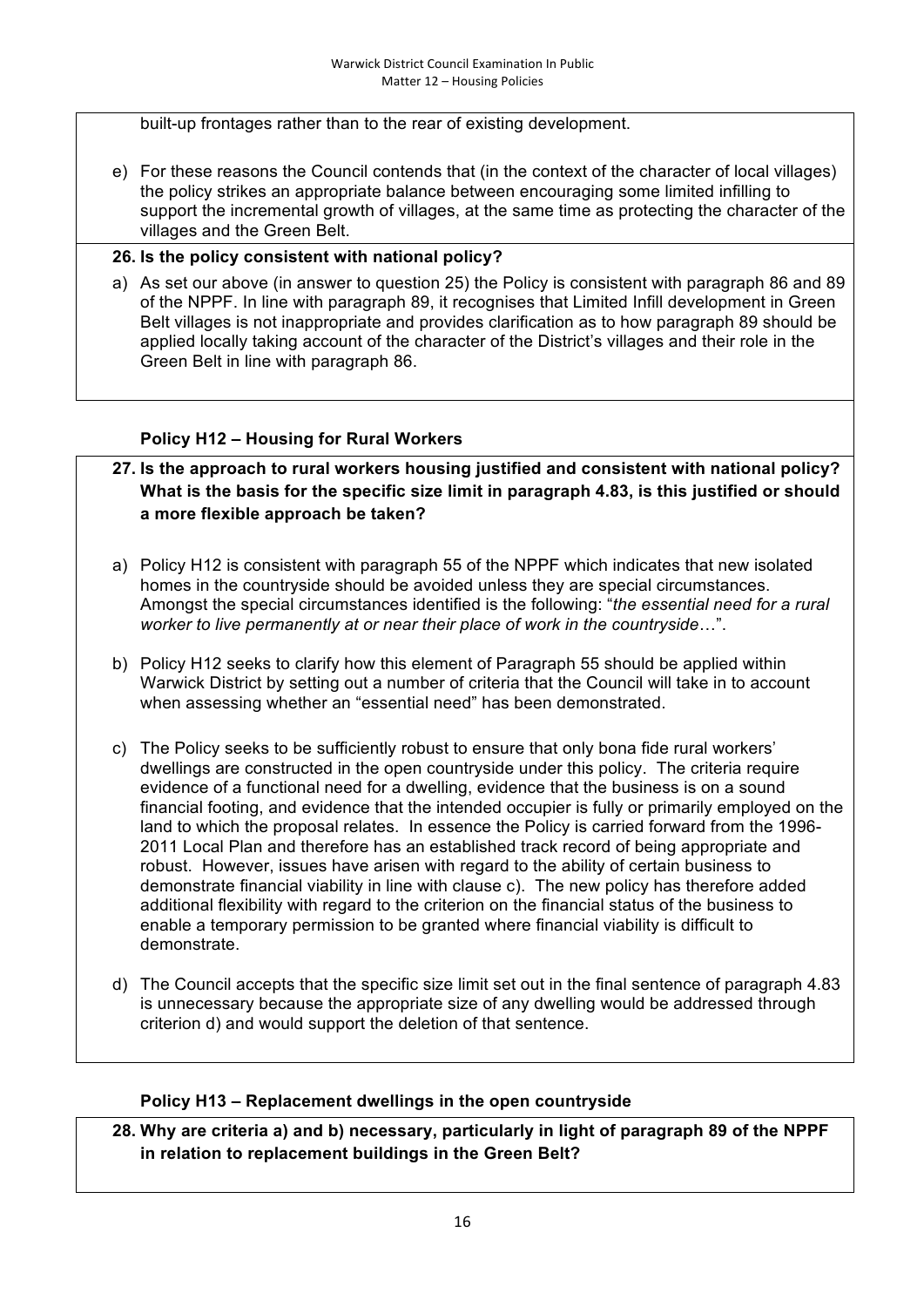- a) This policy is a continuation of Policy RAP3 in the extant adopted Local Plan. The final Inspector's report for the 1996 – 2011 Local Plan found this policy to be sound and considered that it was a reasonable interpretation of Government advice at the time (PPG2) which indicated that replacement dwellings need not be inappropriate, providing the new dwelling is not materially larger that the dwelling it replaces. This advice is strongly echoed in paragraph 89 of the NPPF.
- b) The Council has given consideration as to whether the criteria set out in a) and b) are still relevant in light if the NPPF and the lighter-touch guidance set out in the PPG (50-001- 20160519). Whilst the PPG does not provide any direct guidance, the Council contends that the criteria set out in a) and b) are still relevant locally in that they ensure the existing rural quality is maintained without recourse to demolition and replacement and that where replacements are appropriate the new buildings are positively contributing to the rural environment.
- c) The Council therefore considers the findings of the Inspector's report and the reasons behind the criteria are as relevant locally today as they were in 2007, particularly in the context of a high quality rural environment and significant local pressure for new dwellings in the countryside.

#### **NOTE ON CUSTOM AND SELF-BUILD HOUSING**

The Council has proposed an additional policy (HNew1) to provide a policy framework for Custom and Self-Build Housing. This was approved by the Council on 24th February 2016 (Appendix 3 of report to Council). The Policy and Explanation are included in the Appendix 1 to this Matter Statement. This proposed Policy has not been the subject of consultation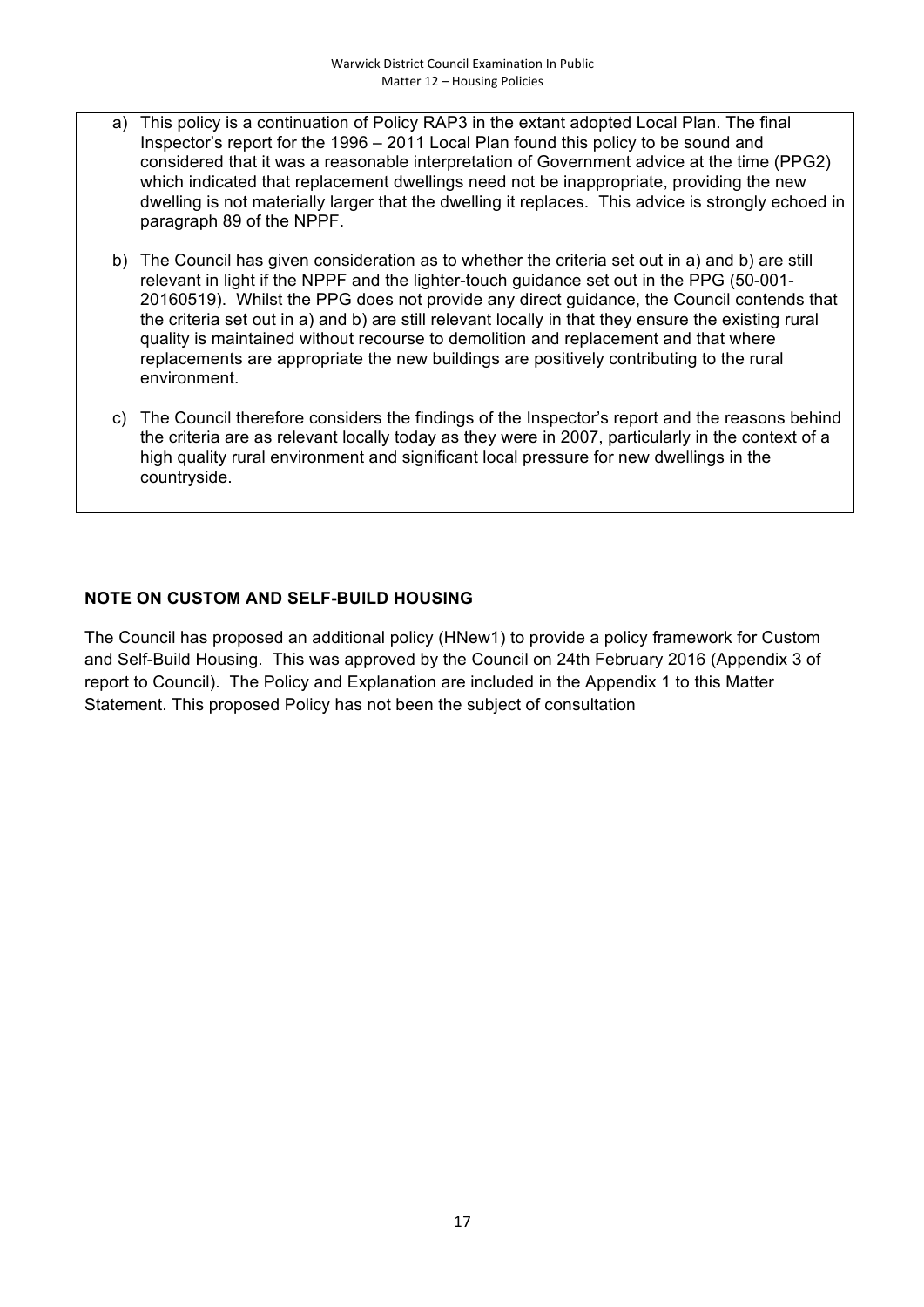#### **Appendix 1 of WDC Matter 12 Statement**

#### **Table of Proposed Modifications to the Publication Draft Local Plan (part 2)**

#### **February 2016**

#### **Introduction**

The proposed modifications to the Publication Draft shown in the table below were prepared in February 2016 to address emerging issues such as new government policy or updated evidence. The modifications do not seek to directly address the issues of soundness identified by the Inspector in his letter of  $1<sup>st</sup>$  June. Instead they are proposed for completeness in anticipation of these areas being examined.

The proposed modifications are based on the text of the Publication Draft Local Plan published in April 2014 as amended by the Focused Consultation published in October 2014.

Subject to the agreement of the Local Plan Inspector to these modifications, any that are substantive in nature will form part of a future consultation following Examination hearings and prior to finalising and adopting the Local Plan.

#### **Note: In the table below,**

**new text** is shown as follows: where this has been

**existing text to be retained** is shown as follows: which are assessed as being

existing text to be deleted is shown as follows:

Dave Barber 16/1/16 10:47 **Deleted:** needs to identify sites for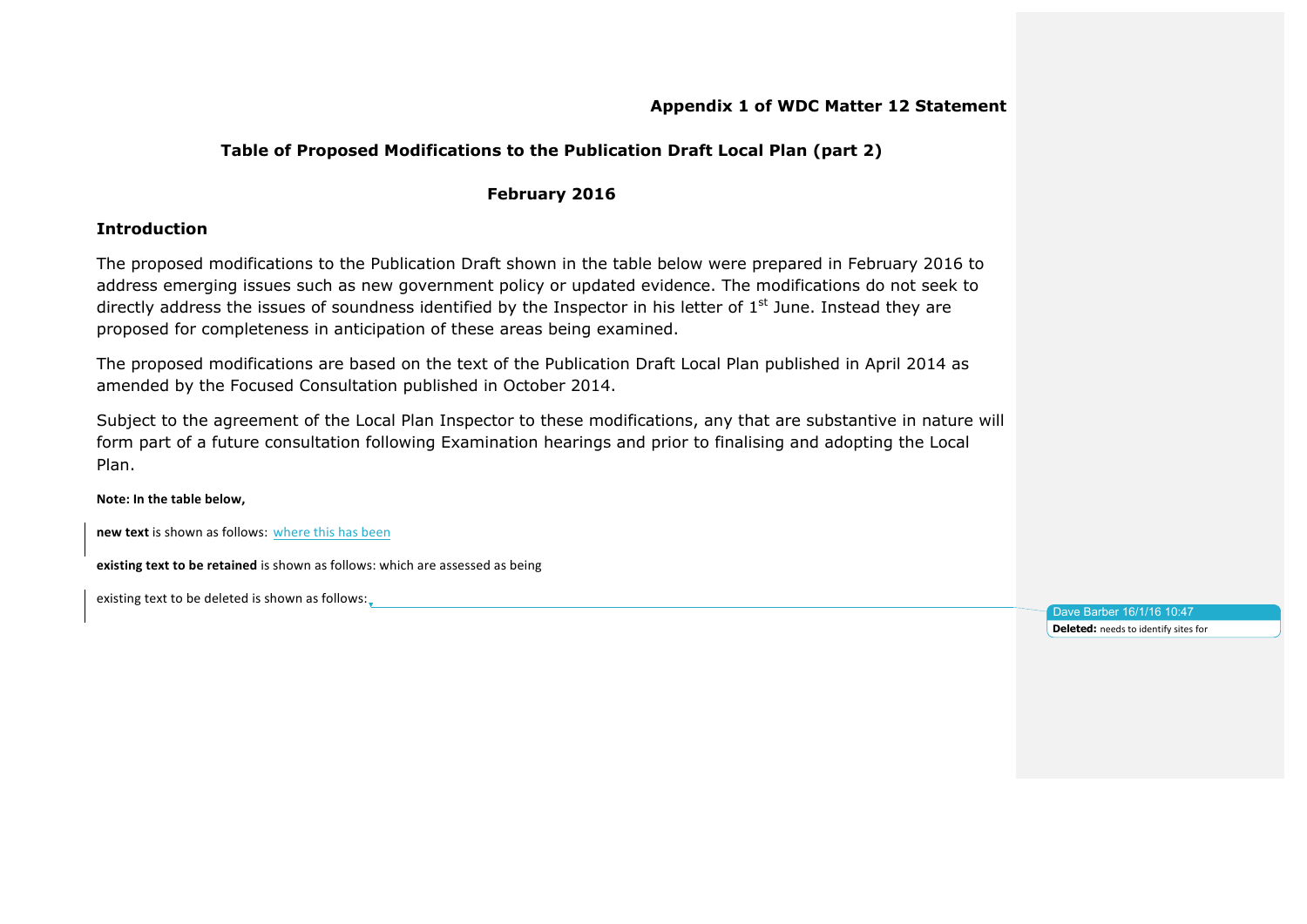| Ref       | <b>Publication</b>          | Paragraph                                        | <b>Proposed Modification</b>                                                            | Reason                           |                                                                                                     |
|-----------|-----------------------------|--------------------------------------------------|-----------------------------------------------------------------------------------------|----------------------------------|-----------------------------------------------------------------------------------------------------|
|           | <b>Draft Local</b>          | <b>Number</b>                                    |                                                                                         |                                  |                                                                                                     |
|           | <b>Plan Page</b>            |                                                  |                                                                                         |                                  |                                                                                                     |
|           | number                      |                                                  |                                                                                         |                                  |                                                                                                     |
|           | <b>Development Strategy</b> |                                                  |                                                                                         |                                  |                                                                                                     |
|           |                             | Policy H7 Providing the Homes the District Needs |                                                                                         |                                  |                                                                                                     |
| Mod<br>28 | 96                          | Policy H7                                        | Amend Policy H7 to add an additional paragraph to read                                  | To ensure the long term needs of |                                                                                                     |
|           |                             |                                                  | H7 Meeting the Accommodation Needs of Gypsies and Travellers                            | Gypsies and Travellers are met   |                                                                                                     |
|           |                             |                                                  | The Council will produce a Development Plan Document (DPD) that will allocate           |                                  |                                                                                                     |
|           |                             |                                                  | sufficient land on sustainable sites to meet the permanent accommodation needs of       |                                  |                                                                                                     |
|           |                             |                                                  | its Gypsy and Traveller community, satisfying an identified need for 31 pitches over    |                                  |                                                                                                     |
|           |                             |                                                  | the Plan Period (25 of which should be within the first 5 years). In preparing the      |                                  |                                                                                                     |
|           |                             |                                                  | DPD, the Council may require the proposed strategic housing allocations, set out in     |                                  | Dave Barber 18/1/16 06:36                                                                           |
|           |                             |                                                  | Policy DS15, to provide land for gypsy and traveller accommodation. Monitoring of       |                                  | <b>Deleted:</b> a period of 15 years                                                                |
|           |                             |                                                  | such sites will inform future requirements.                                             |                                  |                                                                                                     |
|           |                             |                                                  |                                                                                         |                                  |                                                                                                     |
|           |                             |                                                  | The Council will support Warwickshire County Council in its proposal to provide         |                                  |                                                                                                     |
|           |                             |                                                  | emergency stopping places in the County, to assist in meeting the transit needs of      |                                  |                                                                                                     |
|           |                             |                                                  | the whole of Warwickshire. However the DPD will ensure that the District's transit      |                                  |                                                                                                     |
|           |                             |                                                  | need of $6 - 8$ pitches will be met by providing a transit site. This will be addressed |                                  |                                                                                                     |
|           |                             |                                                  | by considering planning applications against the criteria in Policy H8 and/or by        |                                  |                                                                                                     |
|           |                             |                                                  | bringing further sites forward in line with this Policy.                                |                                  |                                                                                                     |
|           |                             |                                                  |                                                                                         |                                  |                                                                                                     |
|           |                             |                                                  |                                                                                         |                                  |                                                                                                     |
|           |                             |                                                  | The Council may require the proposed strategic housing allocations, set out in Policy   |                                  | Dave Barber 16/2/16 09:41                                                                           |
|           |                             |                                                  | DS15, to provide land for gypsy and traveller accommodation, in the event that          |                                  | Deleted: But will ensure meeting its own transit                                                    |
|           |                             |                                                  | monitoring shows a shortfall in pitches available to meet need during the plan          |                                  | need of 6-8 pitches by providing a transit site.<br>Monitoring may show that there are insufficient |
|           |                             |                                                  | period.                                                                                 |                                  | pitches available to meet need during the plan                                                      |
|           |                             |                                                  |                                                                                         |                                  | period. Planning applications will therefore be                                                     |
| Mod       | 96                          | 4.67 to 4.70                                     | Amend paras 4.67 to 4.70 to read as follows:                                            | To reflect proposed changes to   | assessed against the criteria in Policy H8.                                                         |
| 29        |                             |                                                  |                                                                                         | Policy H7                        |                                                                                                     |
|           |                             |                                                  | 4.67 The Gypsy & Traveller Accommodation Assessment (GTAA), (November 2013)             |                                  |                                                                                                     |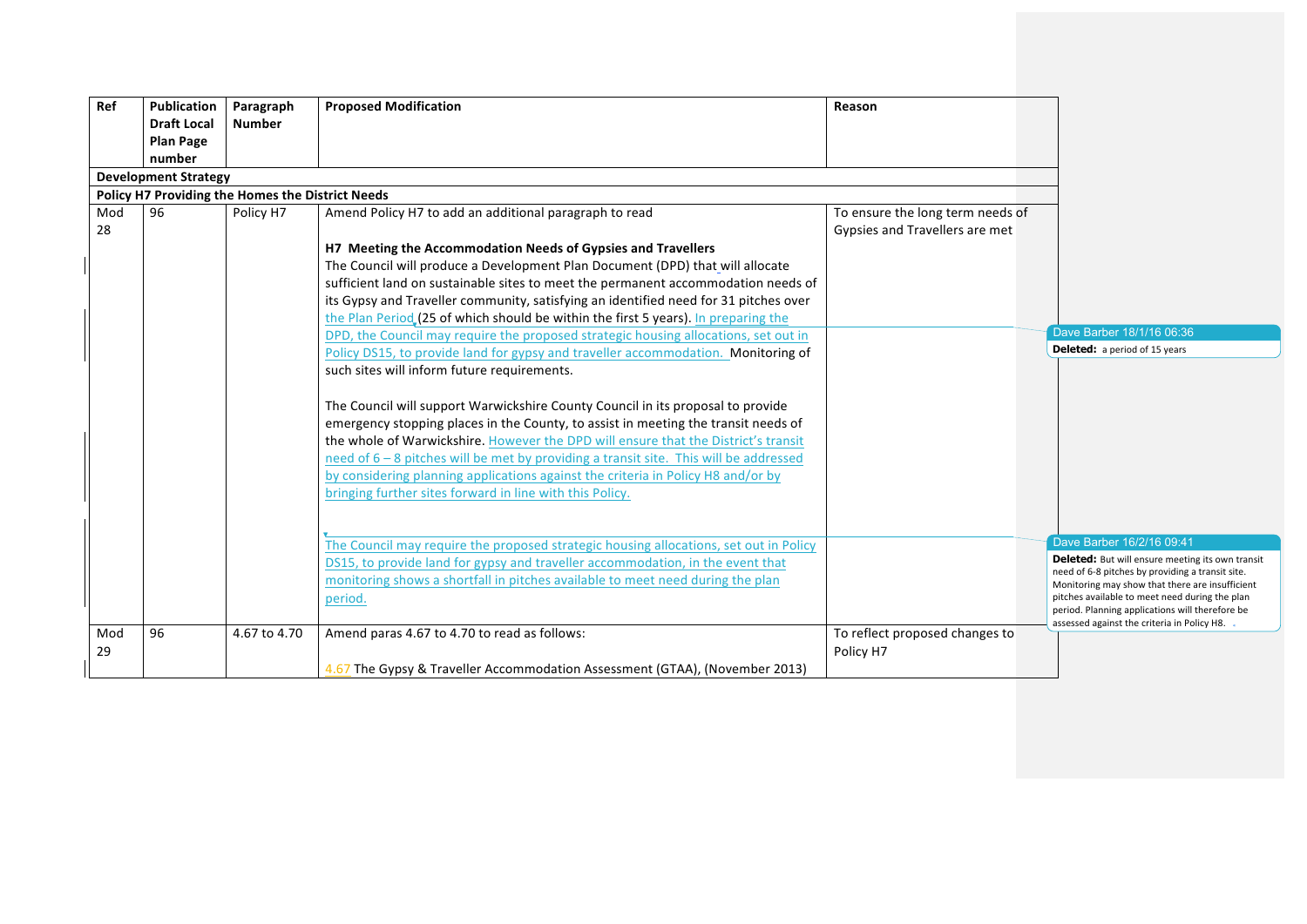| Ref | <b>Publication</b><br><b>Draft Local</b><br><b>Plan Page</b> | Paragraph<br><b>Number</b> | <b>Proposed Modification</b>                                                                                                                                                                                                                                                                                                                                                                                                                                                                                                                                                                                                                                            | Reason |                                                                                                                                                                                                                                                                                                                                                                                                                                                                                                                                                                                                                                 |  |
|-----|--------------------------------------------------------------|----------------------------|-------------------------------------------------------------------------------------------------------------------------------------------------------------------------------------------------------------------------------------------------------------------------------------------------------------------------------------------------------------------------------------------------------------------------------------------------------------------------------------------------------------------------------------------------------------------------------------------------------------------------------------------------------------------------|--------|---------------------------------------------------------------------------------------------------------------------------------------------------------------------------------------------------------------------------------------------------------------------------------------------------------------------------------------------------------------------------------------------------------------------------------------------------------------------------------------------------------------------------------------------------------------------------------------------------------------------------------|--|
|     | number                                                       |                            |                                                                                                                                                                                                                                                                                                                                                                                                                                                                                                                                                                                                                                                                         |        |                                                                                                                                                                                                                                                                                                                                                                                                                                                                                                                                                                                                                                 |  |
|     |                                                              |                            | defined this Council's permanent need as 31 pitches over a 15 year period. The<br>figure has since been updated (October 2015) to coincide with the Local Plan<br>period and although the required number of pitches is unchanged, it is now<br>required over the Local Plan period rather than 15 years as previously<br>published. Because the Council has no current provision and therefore a<br>historic under-provision, 25 of those pitches must be found within the first five<br>years,                                                                                                                                                                        |        |                                                                                                                                                                                                                                                                                                                                                                                                                                                                                                                                                                                                                                 |  |
|     |                                                              |                            |                                                                                                                                                                                                                                                                                                                                                                                                                                                                                                                                                                                                                                                                         |        | Dave Barber 15/2/16 21:18                                                                                                                                                                                                                                                                                                                                                                                                                                                                                                                                                                                                       |  |
|     |                                                              |                            | 4.68 In addition, the GTAA found a need for $6-8$ transit pitches over the same time                                                                                                                                                                                                                                                                                                                                                                                                                                                                                                                                                                                    |        | <b>Deleted:</b> with the remainder being found over<br>the following ten year period.                                                                                                                                                                                                                                                                                                                                                                                                                                                                                                                                           |  |
|     |                                                              |                            | period. The Council has been closely involved with Warwickshire County                                                                                                                                                                                                                                                                                                                                                                                                                                                                                                                                                                                                  |        | Dave Barber 15/2/16 21:20                                                                                                                                                                                                                                                                                                                                                                                                                                                                                                                                                                                                       |  |
|     |                                                              |                            | Council (WCC) with regard to the provision of such pitches and the County                                                                                                                                                                                                                                                                                                                                                                                                                                                                                                                                                                                               |        | <b>Deleted: 12</b>                                                                                                                                                                                                                                                                                                                                                                                                                                                                                                                                                                                                              |  |
|     |                                                              |                            | Council has committed to the provision of emergency stopping places to help<br>serve the transit need, however as these are likely to be too few to serve the                                                                                                                                                                                                                                                                                                                                                                                                                                                                                                           |        |                                                                                                                                                                                                                                                                                                                                                                                                                                                                                                                                                                                                                                 |  |
|     |                                                              |                            | whole of the County need, this Council will allocate land for a transit site to                                                                                                                                                                                                                                                                                                                                                                                                                                                                                                                                                                                         |        | Dave Barber 15/2/16 21:22                                                                                                                                                                                                                                                                                                                                                                                                                                                                                                                                                                                                       |  |
|     |                                                              |                            | meet its own need.                                                                                                                                                                                                                                                                                                                                                                                                                                                                                                                                                                                                                                                      |        | Deleted: and the County Council has committed<br>to the provision of emergency stopping places (to<br>serve the transit need) for the whole of                                                                                                                                                                                                                                                                                                                                                                                                                                                                                  |  |
|     |                                                              |                            | 4.69 Government advice suggests that a site size of between 5 and 15 pitches is the<br>most appropriate in order to ensure successful management of the site. The<br>Council will need to allocate sites at the upper end of this limit to reflect the<br>lack of suitable, sustainable, available and deliverable land. Moreover, having<br>exhausted all possible potential sites outside the green belt, the Council<br>considers that exceptional circumstances now exist that demonstrate the need<br>to consider releasing land currently in the green belt for this use.<br>4.70 In order to ensure that any unfulfilled current need and future need is met, it |        | Warwickshire. To do this, the County Council is<br>looking for a site in the north of the county and<br>one in the south which will satisfy the<br>requirements for all local authorities in the<br>county. To this end, WCC has already identified<br>and gained permission to use a site in Stratford<br>District as the site in the south. This site will<br>satisfy Warwick District's need for a transit site.<br>This Council is therefore only looking to provide<br>permanent sites i.e. 31 pitches over a 15 year<br>period; 25 in the first 5 years. These pitches will<br>be accommodated on a number of sites, each |  |
|     |                                                              |                            | may become necessary to include new Gypsy and Traveller provision within the<br>larger strategic housing sites allocated in the Local Plan. Monitoring and                                                                                                                                                                                                                                                                                                                                                                                                                                                                                                              |        | having a relatively small number of pitches.                                                                                                                                                                                                                                                                                                                                                                                                                                                                                                                                                                                    |  |
|     |                                                              |                            | updating the need assessment will provide the evidence for this requirement.                                                                                                                                                                                                                                                                                                                                                                                                                                                                                                                                                                                            |        | Dave Barber 15/2/16 21:24                                                                                                                                                                                                                                                                                                                                                                                                                                                                                                                                                                                                       |  |
|     |                                                              |                            | The Council has already made considerable progress towards the production of<br>the Development Plan Document and this will be submitted to the Secretary of                                                                                                                                                                                                                                                                                                                                                                                                                                                                                                            |        | <b>Deleted:</b> The Council prefers sites of a maximum<br>of 10 pitches. In view of this, the Council intends<br>to meet its need on a greater number of smaller<br>sites.                                                                                                                                                                                                                                                                                                                                                                                                                                                      |  |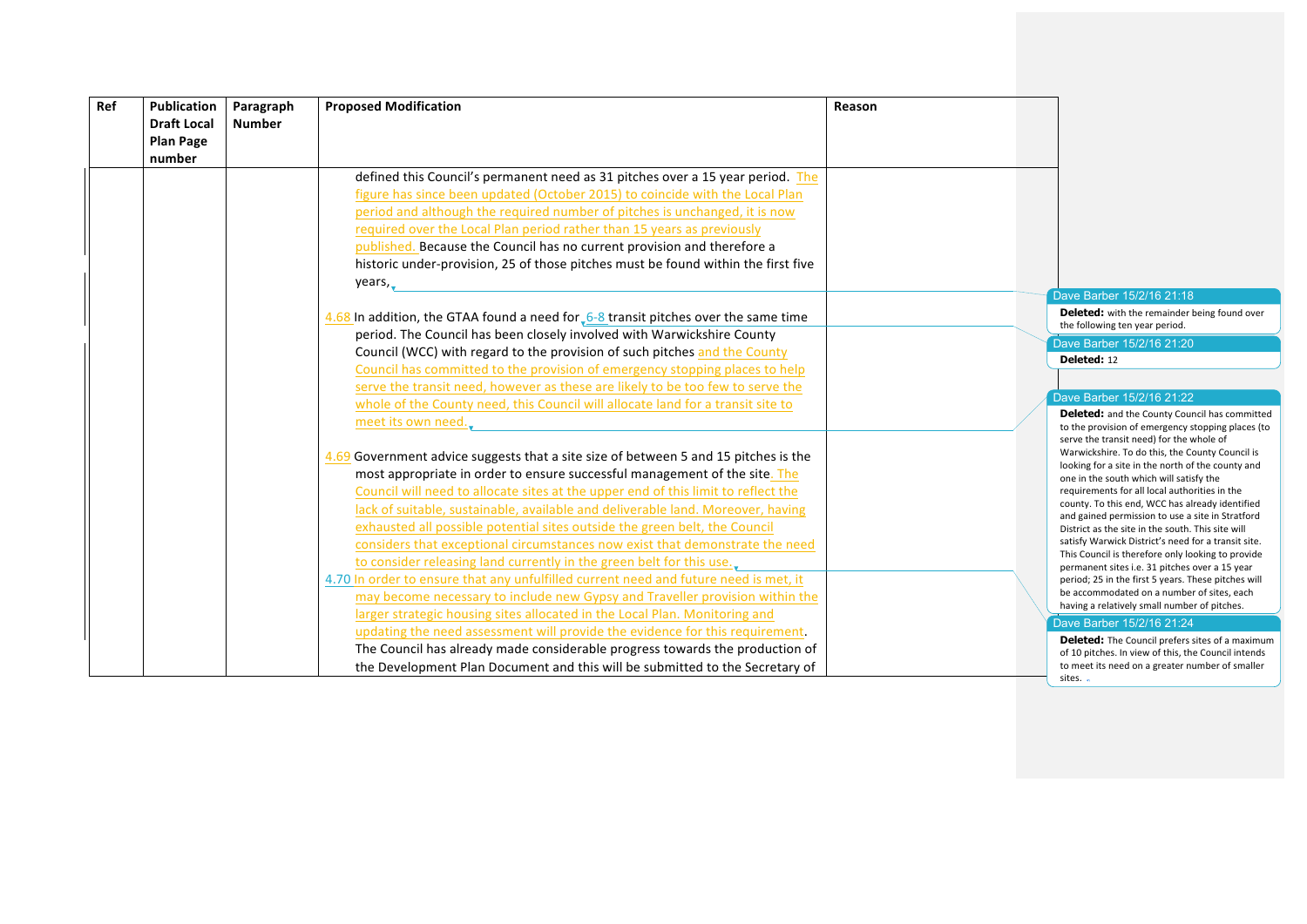| Ref | <b>Publication</b><br><b>Draft Local</b> | Paragraph<br><b>Number</b> | <b>Proposed Modification</b>                                                                                                                                              | Reason                             |  |
|-----|------------------------------------------|----------------------------|---------------------------------------------------------------------------------------------------------------------------------------------------------------------------|------------------------------------|--|
|     | <b>Plan Page</b>                         |                            |                                                                                                                                                                           |                                    |  |
|     | number                                   |                            |                                                                                                                                                                           |                                    |  |
|     |                                          |                            | State soon after the Examination into this Plan                                                                                                                           |                                    |  |
|     |                                          |                            | <b>New Policy: Custom and Self-build Housing Provision</b>                                                                                                                |                                    |  |
| Mod | <b>New</b>                               | Policy H                   | Insert new policy H New1                                                                                                                                                  | To address the emphasis put on     |  |
| 30  |                                          | New1                       |                                                                                                                                                                           | custom and self-build in the       |  |
|     |                                          |                            | <b>Custom and Self-build Housing Provision</b>                                                                                                                            | emerging Housing and Planning Bill |  |
|     |                                          |                            | To support the delivery of self- and custom build housing in Warwick District that                                                                                        |                                    |  |
|     |                                          |                            | meets the needs of local communities, sites providing more than 100 dwellings will                                                                                        |                                    |  |
|     |                                          |                            | allocate at least 5% of the dwellings for sale as self- build, custom-build or self-finish                                                                                |                                    |  |
|     |                                          |                            | opportunities, through the provision of serviced and accessible plots of land. Unless                                                                                     |                                    |  |
|     |                                          |                            | otherwise specified, the self- and custom build plots in these circumstances will                                                                                         |                                    |  |
|     |                                          |                            | form part of the market housing allocation.                                                                                                                               |                                    |  |
|     |                                          |                            | In exceptional circumstances, the Council may accept contributions of equivalent                                                                                          |                                    |  |
|     |                                          |                            | value in lieu of on-site delivery. This may include serviced land for an equivalent                                                                                       |                                    |  |
|     |                                          |                            | number of custom and self-build plots in another suitable, sustainable location. In                                                                                       |                                    |  |
|     |                                          |                            | such cases, the developer will be required to demonstrate why on-site delivery is<br>not practical.                                                                       |                                    |  |
|     |                                          |                            |                                                                                                                                                                           |                                    |  |
|     |                                          |                            | Where it can be robustly demonstrated that the provision of on-site plots is unviable                                                                                     |                                    |  |
|     |                                          |                            | or cannot be achieved for some other reason and the developer is unable to make<br>off-site provision, the Council will waive the requirement and will accept a financial |                                    |  |
|     |                                          |                            | contribution in lieu.                                                                                                                                                     |                                    |  |
|     |                                          |                            | Where clear and robust evidence can be provided to demonstrate that plots have                                                                                            |                                    |  |
|     |                                          |                            | been made available and marketed appropriately for at least 2 years and have not                                                                                          |                                    |  |
|     |                                          |                            | sold, they may either remain on the open market as self- / custom build / self-finish                                                                                     |                                    |  |
|     |                                          |                            | opportunities or be built out by the developer.                                                                                                                           |                                    |  |
|     |                                          |                            | Proposals for custom and self-build housing in other parts of the district will be                                                                                        |                                    |  |
|     |                                          |                            | approved in suitable, sustainable locations (such as brownfiled sites, growth villages                                                                                    |                                    |  |
|     |                                          |                            | and appropriate locations within infill villages) subject to compliance with all other                                                                                    |                                    |  |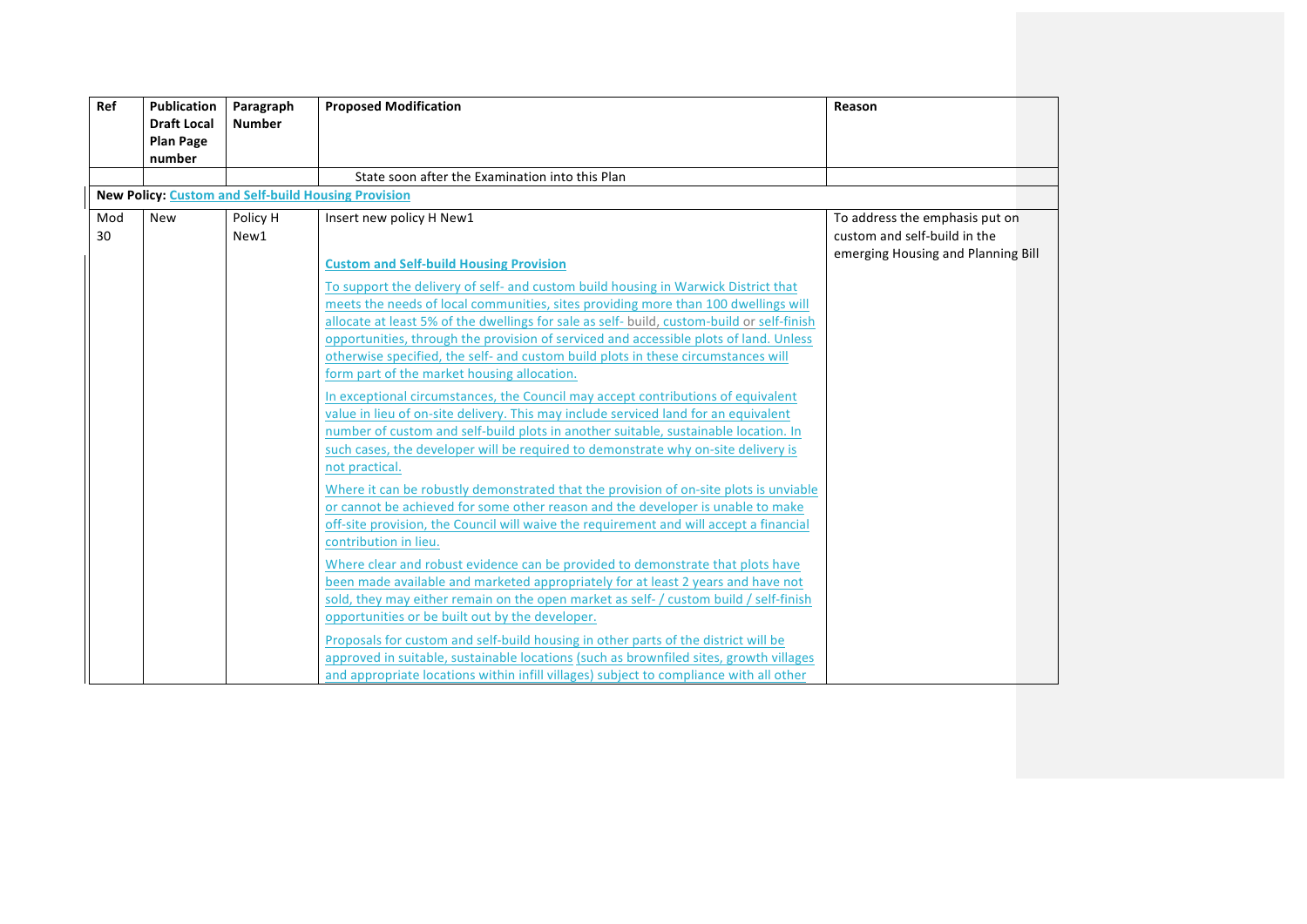| Ref       | <b>Publication</b><br><b>Draft Local</b><br><b>Plan Page</b><br>number | Paragraph<br><b>Number</b> | <b>Proposed Modification</b>                                                                                                                                                                                                                                                                                                                                                                                                                                                                                                                                                                                                                                                                                                                                                                                                                                                                                                                                                                                                                                                                                                                                                                                                                                                                                                                                                                                                                                                   | Reason                   |                                                |
|-----------|------------------------------------------------------------------------|----------------------------|--------------------------------------------------------------------------------------------------------------------------------------------------------------------------------------------------------------------------------------------------------------------------------------------------------------------------------------------------------------------------------------------------------------------------------------------------------------------------------------------------------------------------------------------------------------------------------------------------------------------------------------------------------------------------------------------------------------------------------------------------------------------------------------------------------------------------------------------------------------------------------------------------------------------------------------------------------------------------------------------------------------------------------------------------------------------------------------------------------------------------------------------------------------------------------------------------------------------------------------------------------------------------------------------------------------------------------------------------------------------------------------------------------------------------------------------------------------------------------|--------------------------|------------------------------------------------|
|           |                                                                        |                            | relevant policies of this plan.<br>Where appropriate, sites within certain settlements may be identified for self- and /<br>or custom build in a neighbourhood plan; the neighbourhood plan may also provide<br>necessary guidance through a locally derived design code. Such sites should accord<br>with all other relevant policy requirements in the Local Plan and national policy,<br>including green belt and historic and environmental designations.                                                                                                                                                                                                                                                                                                                                                                                                                                                                                                                                                                                                                                                                                                                                                                                                                                                                                                                                                                                                                  |                          | Sam Holder 12/2/16 16:13                       |
| Mod<br>31 | <b>New</b>                                                             | Para 4.New1                | <b>Explanation for Policy H New1</b><br>4. New1 National policy identifies that local authorities should plan for a mix of<br>housing, including for people who wish to build their own home. In March<br>2015, the government enacted legislation (Self-build and Custom<br>Housebuilding Act 2015) that places a requirement on local councils to<br>maintain a register of people seeking to acquire land to build a home<br>themselves. The government is keen to promote the self- and custom build<br>housing sector as a means of increasing the general housing supply and<br>encouraging the construction of sustainable, environmentally sensitive and<br>more affordable properties.<br>4. New 2 In the case of Warwick District, the Council is keen to support increased<br>delivery to promote greater diversity in the local housing stock, the use of<br>innovative design and the provision of more affordable and sustainable<br>construction. It has set up a register of people interested in building their<br>own homes; preliminary information indicates that most people are looking<br>for individual plots for detached houses or bungalows with three to four<br>bedrooms. Most people currently on the list are applying broad locational<br>criteria, with sites within a $10 - 20$ mile radius of Warwick, Leamington and<br>Kenilworth as the preferred target. Some of the reasons people cite for<br>wanting to build their own homes are: - | To support policy H New1 | Deleted: .<br>$\left( \left[ 1\right] \right)$ |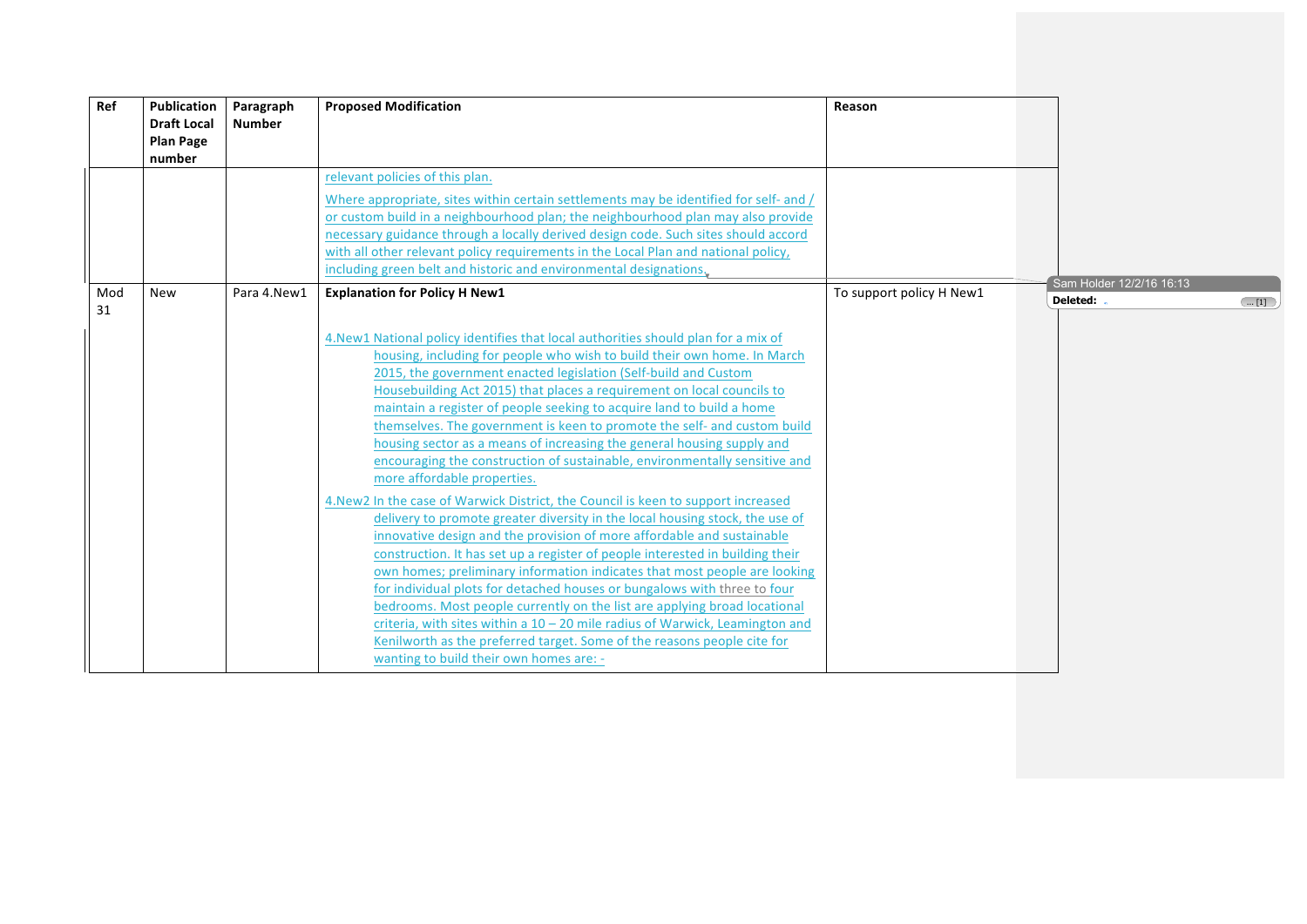| Ref | Publication        | Paragraph     | <b>Proposed Modification</b>                                                     | Reason |  |
|-----|--------------------|---------------|----------------------------------------------------------------------------------|--------|--|
|     | <b>Draft Local</b> | <b>Number</b> |                                                                                  |        |  |
|     | <b>Plan Page</b>   |               |                                                                                  |        |  |
|     | number             |               |                                                                                  |        |  |
|     |                    |               | closer to family / personal links to area<br>$\bullet$                           |        |  |
|     |                    |               | ability to stipulate higher build quality and specification                      |        |  |
|     |                    |               | higher environmental performance / lower running costs                           |        |  |
|     |                    |               | eco-friendly design and materials                                                |        |  |
|     |                    |               | sense of community                                                               |        |  |
|     |                    |               | individual / bespoke home to meet personal needs                                 |        |  |
|     |                    |               | ability to specify locations                                                     |        |  |
|     |                    |               | 4. New 3 To help sustain this process this policy encourages landowners and      |        |  |
|     |                    |               | developers to offer a range of plots and development opportunities to the        |        |  |
|     |                    |               | custom and self-build market. This will assist both in the provision of a range  |        |  |
|     |                    |               | of opportunities on larger development sites and in the identification of        |        |  |
|     |                    |               | suitable smaller scale opportunities. In some cases, neighbourhood plans         |        |  |
|     |                    |               | may be a suitable vehicle to help identify and promote suitable and              |        |  |
|     |                    |               | sustainable small-scale self / custom build, especially where people want to     |        |  |
|     |                    |               | maintain personal and social links to a particular local area. Registered        |        |  |
|     |                    |               | Providers and other social housing promoters can also help to deliver group      |        |  |
|     |                    |               | self-build schemes in appropriate areas, whereby people who cannot               |        |  |
|     |                    |               | currently afford to enter the housing market can contribute "sweat equity",      |        |  |
|     |                    |               | in the form of physical labour on site, towards the purchase of a more           |        |  |
|     |                    |               | affordable dwelling.                                                             |        |  |
|     |                    |               | 4. New 4 It may be that an element of commuted funding could be used to purchase |        |  |
|     |                    |               | and service plots in suitable areas as a means of offering opportunities to      |        |  |
|     |                    |               | local people. The Council will generally control access to custom / self-build   |        |  |
|     |                    |               | housing schemes by establishing and maintaining a Register of Interest of        |        |  |
|     |                    |               | those who wish to become custom builders and meet the relevant                   |        |  |
|     |                    |               | legislative criteria.                                                            |        |  |
|     |                    |               | 4. New 5 Plots on larger development sites that have been made available and     |        |  |
|     |                    |               | marketed appropriately for at least two years, but which have not sold, may      |        |  |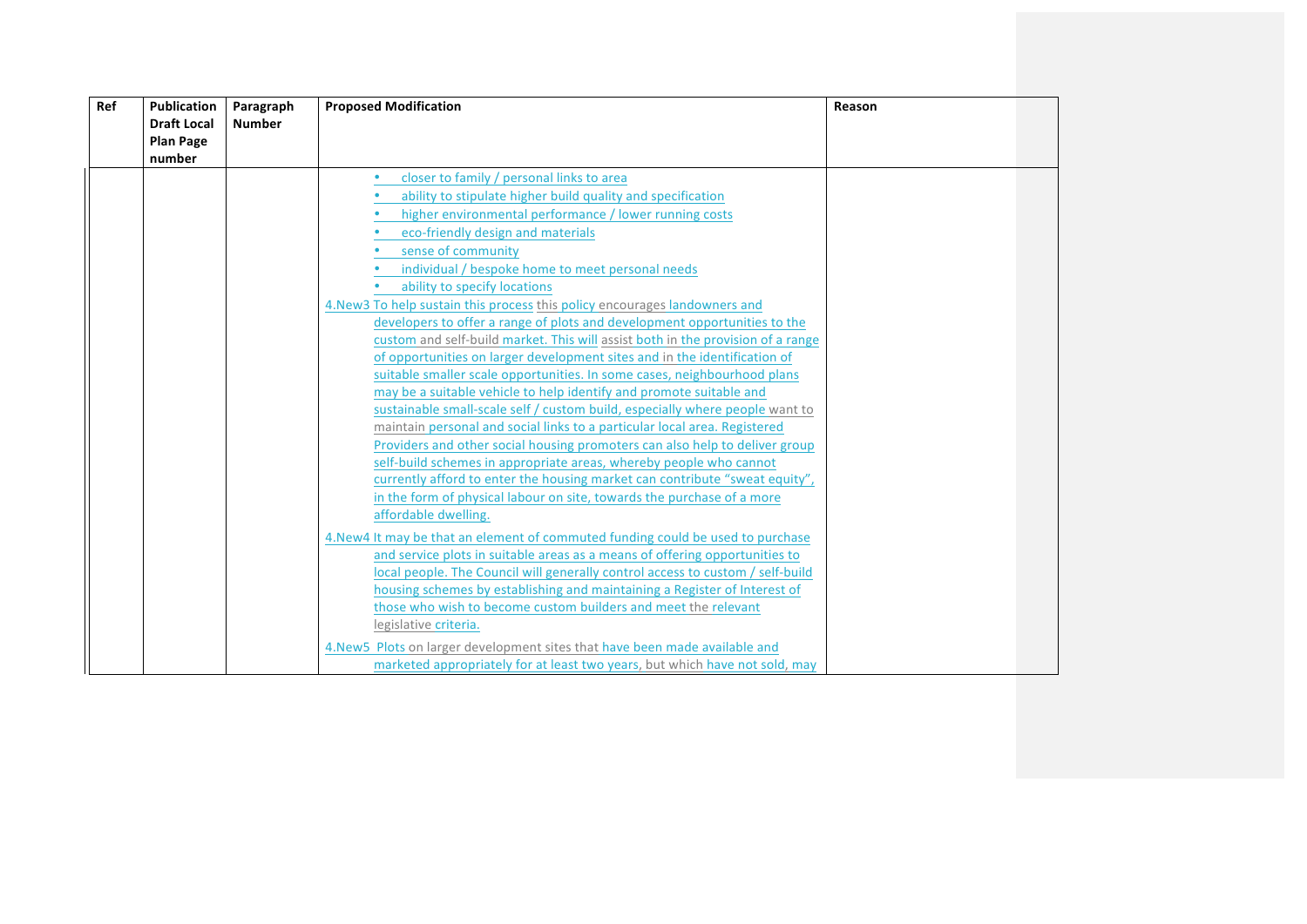| Ref       | Publication<br><b>Draft Local</b><br><b>Plan Page</b><br>number | Paragraph<br><b>Number</b> | <b>Proposed Modification</b>                                                                                                                                                                                                                                                                                                                                                                                                                                                                                                                                                                                                                                                                                                                                                                                      | Reason                                                                                                                                      |                                               |
|-----------|-----------------------------------------------------------------|----------------------------|-------------------------------------------------------------------------------------------------------------------------------------------------------------------------------------------------------------------------------------------------------------------------------------------------------------------------------------------------------------------------------------------------------------------------------------------------------------------------------------------------------------------------------------------------------------------------------------------------------------------------------------------------------------------------------------------------------------------------------------------------------------------------------------------------------------------|---------------------------------------------------------------------------------------------------------------------------------------------|-----------------------------------------------|
|           |                                                                 |                            | either remain on the open market as self-build or be built out by the<br>developer. Self- or custom build development subject to planning<br>permission will need to be built out within three years of the sale of the<br>plot.                                                                                                                                                                                                                                                                                                                                                                                                                                                                                                                                                                                  |                                                                                                                                             |                                               |
| Mod<br>32 | 159                                                             | Policy NE4                 | Amend policy NE4 Landscape to add an additional clause j<br>New development will be permitted which positively contributes to landscape<br>character. Development proposals will be required to demonstrate that they:-<br>j) minimise the loss of the best and most versatile agricultural land.                                                                                                                                                                                                                                                                                                                                                                                                                                                                                                                 | To address increasing pressures on<br>the best and most versatile<br>agricultural land as a result of<br>increasing development allocations |                                               |
| Mod<br>33 | 160                                                             | Policy NE5                 | Amend Policy NE5 Protection of Natural Resources (Clause d) as follows<br><br>d) minimise loss of the best and most versatile agricultural land unless the<br>benefits of the proposal outweigh the need to protect the land for<br>agricultural purposes;                                                                                                                                                                                                                                                                                                                                                                                                                                                                                                                                                        | To address increasing pressures on<br>the best and most versatile<br>agricultural land as a result of<br>increasing development allocations | Sam Holder 15/2/16 16:14<br>Deleted: avoid or |
| Mod<br>34 | 161                                                             | 5.198                      | 5.198  This need is increasing due to the anticipated reduction in the ability of<br>countries continuing to export food to the UK due to increased flooding,<br>erosion or drought. A number of housing allocations have been identified on<br>agricultural land, with the result that the remaining resource is considered to<br>be of increasing importance and vulnerability. Development affecting the best<br>and most versatile agricultural land will not be permitted unless there is an<br>overriding demonstrable need for the development and it can be shown that<br>development of lower grade land would have overriding adverse<br>sustainability impacts, such as on biodiversity, natural resources, landscape<br>character or conservation of heritage assets or in an unsustainable location. | To address increasing pressures on<br>the best and most versatile<br>agricultural land as a result of<br>increasing development allocations |                                               |
| Mod       | Policies                                                        | Policies Map               | Amend the Kingswood Growth Villages Envelope (see Policy H10) to the South of Old                                                                                                                                                                                                                                                                                                                                                                                                                                                                                                                                                                                                                                                                                                                                 | To address drafting error that was                                                                                                          |                                               |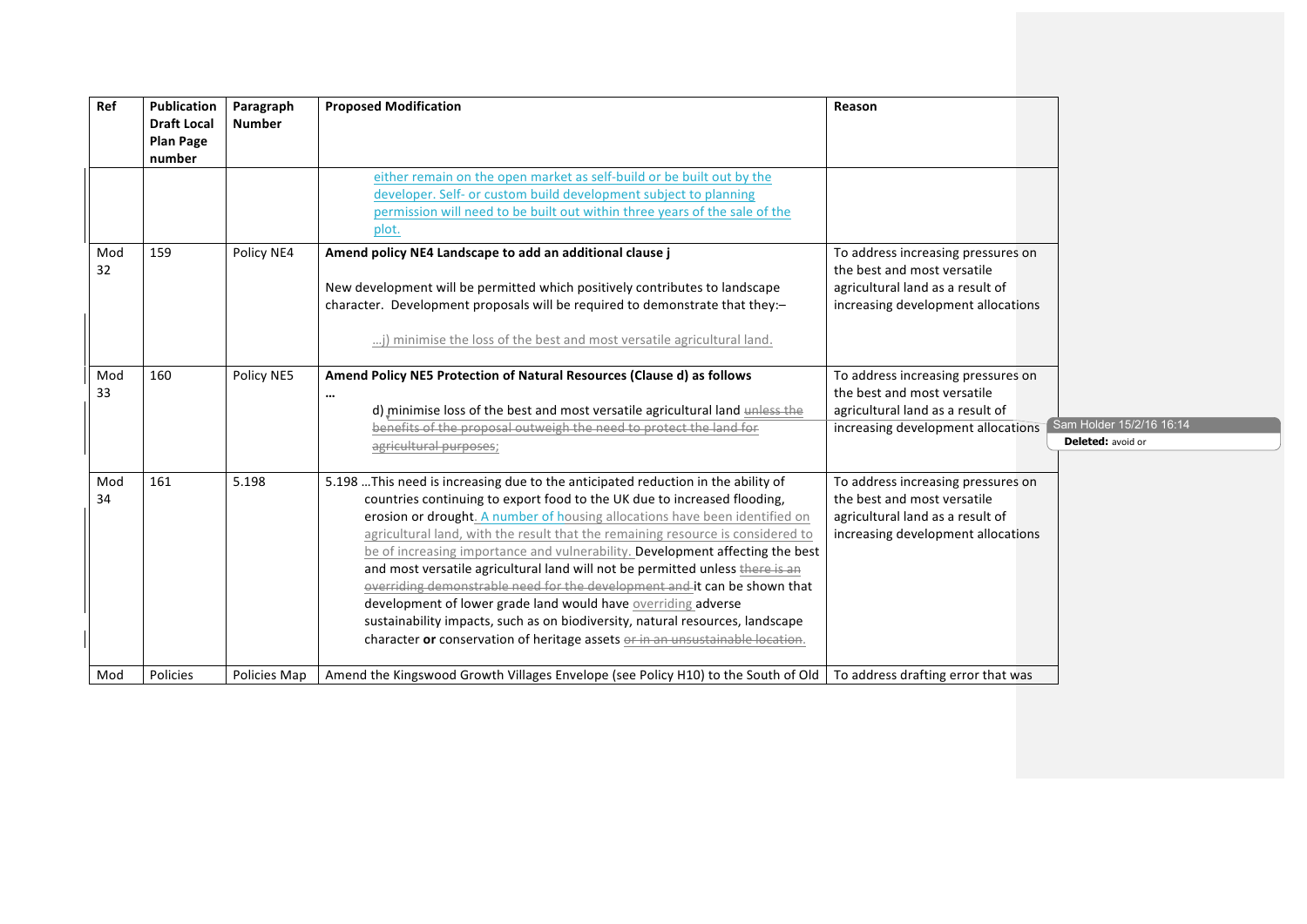| Ref | Publication        | Paragraph     | <b>Proposed Modification</b>                     | Reason                           |  |
|-----|--------------------|---------------|--------------------------------------------------|----------------------------------|--|
|     | <b>Draft Local</b> | <b>Number</b> |                                                  |                                  |  |
|     | <b>Plan Page</b>   |               |                                                  |                                  |  |
|     | number             |               |                                                  |                                  |  |
| XX  | Map 29             | 29            | Warwick Road as shown on revised Policies Map 29 | overlooked following             |  |
|     |                    |               |                                                  | representations received in 2014 |  |